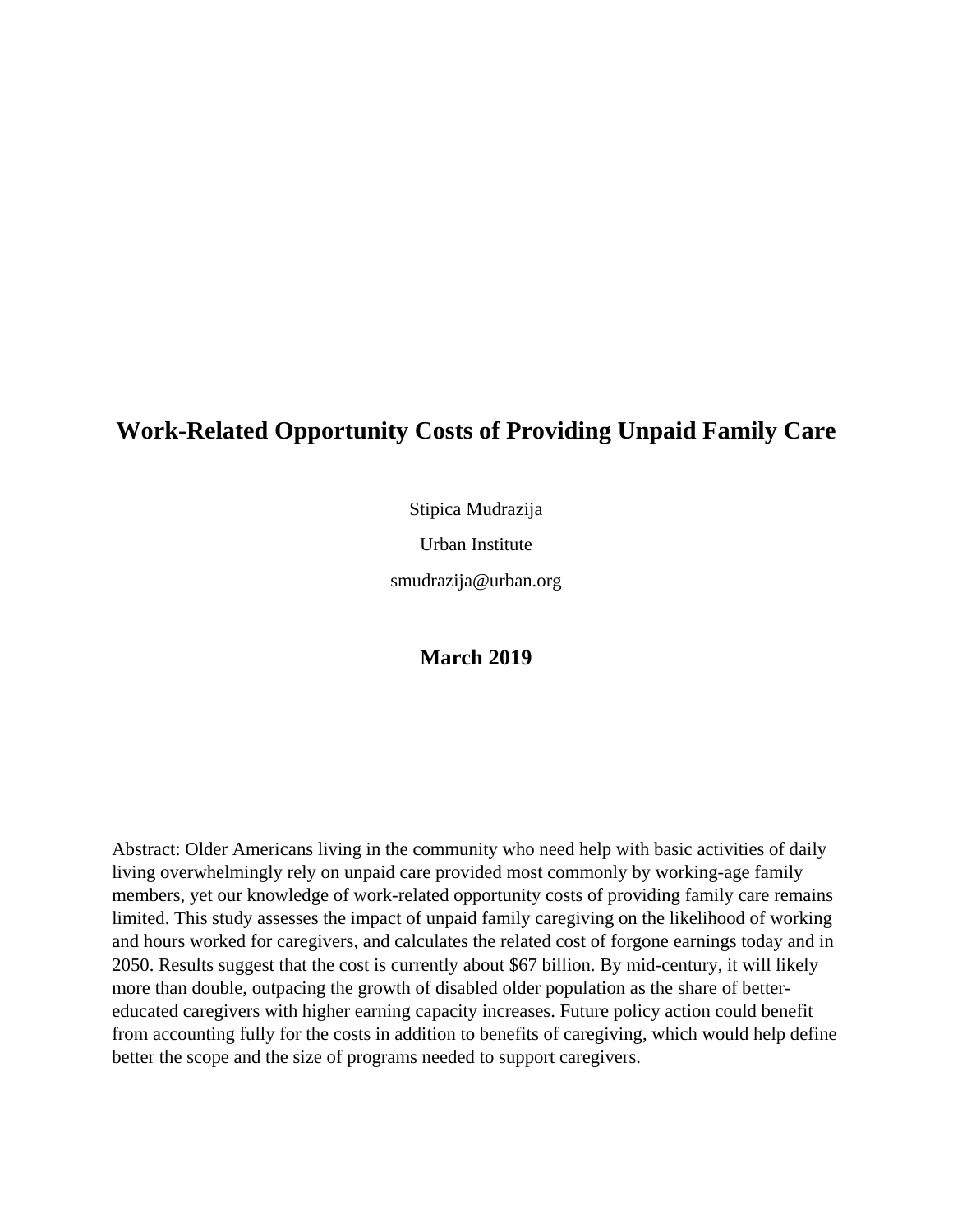## **Acknowledgments**

This working paper was made possible by the US 2050 project, supported by the Peter G. Peterson Foundation and the Ford Foundation. The statements made and views expressed are solely the responsibility of the author.

This working paper uses output from the Urban Institute's Dynamic Simulation of Income Model 4 (DYNASIM4). Karen Smith and Melissa Favreault direct DYNASIM4 development. Douglas Murray was DYNASIM4's lead programmer from 1998 through 2017, and Damir Cosic has been lead programmer since 2018. Current and recent funders of DYNASIM4 include the US Department of Labor, AARP, Alfred P. Sloan Foundation, Andrew W. Mellon Foundation, Ford Foundation, Kaiser Family Foundation, National Institute on Aging, Office of the Assistant Secretary for Planning and Evaluation at the US Department of Health and Human Services, Rockefeller Foundation, SCAN Foundation, and the Social Security Administration.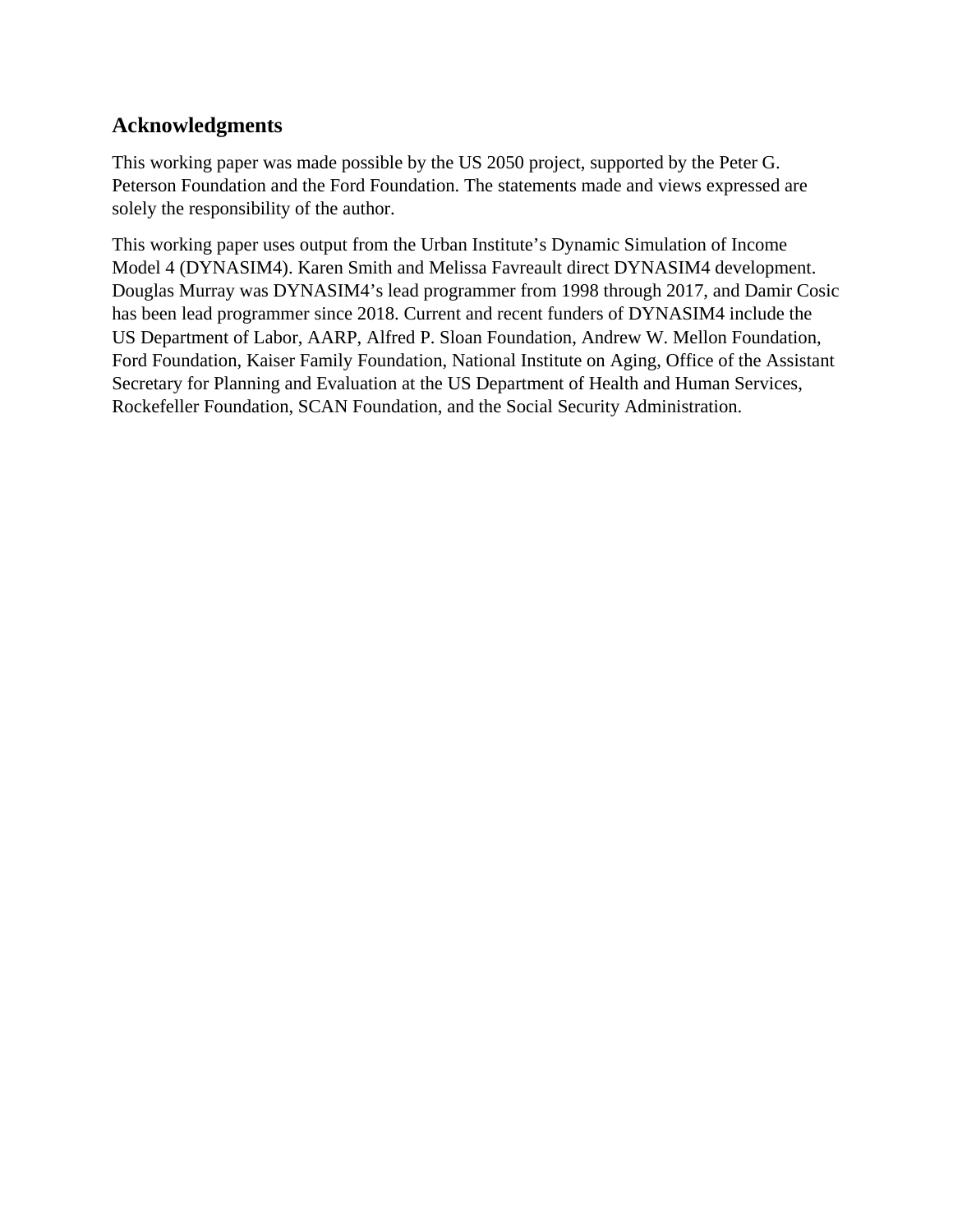### **Introduction**

As the US population ages, the nation faces an unprecedented increase in the number of older people with long-term health problems and related care needs. Currently, about 10 million Americans aged 65 and older living in the community need help with basic activities of daily living, such as bathing, walking, or eating, and increasing number of older adults suffer from cognitive impairments such as Alzheimer's disease and other dementias (Freedman and Spillman 2014). These individuals overwhelmingly rely on unpaid help and care provided by family and friends, most commonly by working-age children (Spillman et al 2014). In 2011, for example, about 95 percent of noninstitutionalized older adults with long-term services and supports (LTSS) needs received at least some unpaid help and care, and such support accounted for roughly three-quarters of all help and care time received by this population (Spillman et al 2014).

Over the next 50 years, the number of older Americans with disabilities is projected to increase by about two and a half times (Favreault and Dey 2015). The increase will likely be particularly strong for advanced old-age adults; their number will rise at a faster pace than for any other age group and their LTSS needs are higher than among the younger population. On the other hand, the number of potential caregivers will increase more slowly (Redfoot et al 2013). These demographic trends, coupled with older adults' preference to age in place and receive care from family and friends (Reinhard 2010), suggest that we can expect a substantial increase in the share of working-age adults providing essential care to their frail parents and other family members. Recent analysis shows that, after declining in the 1980s and 1990s, the propensity to provide informal family care may already be increasing, although only modestly so far (Janus and Doty 2018).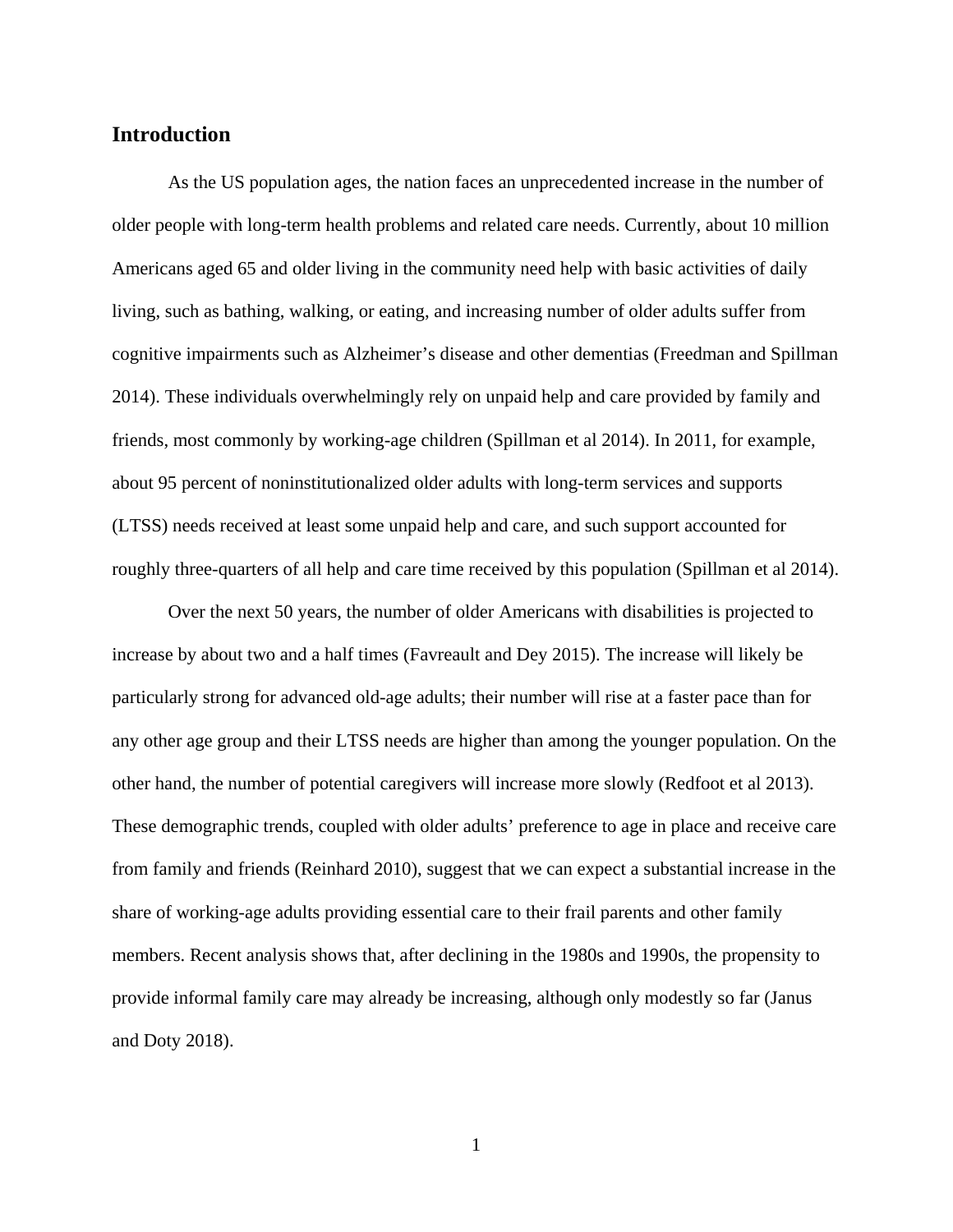While the majority of caregivers finds satisfaction in the fact that they are able to take care of their family member or a friend in need (Spillman et al 2014), they may also experience various adverse consequences of providing care. Caregivers are more likely to be in poorer physical and mental health and experience emotional and financial difficulties than noncaregivers (National Alliance for Caregiving and AARP Public Policy Institute 2015; Pinquart and Sorensen 2003; Wolff et al 2016). Economic impacts of caregiving on caregivers primarily stem from work-related implications of providing informal care as it raises the prospect for caregivers to either stop working, reduce work hours, or change jobs, often accepting lower pay. Apart from earning less, these caregivers may also suffer other consequences such as loss of employer-sponsored health insurance.

Previous analyses of the economic impacts of family caregiving, however, have mostly focused on estimating its economic *benefits* because unpaid family care limits the demand for costly nursing facilities and reduces expenses paid by Medicaid and other government programs. The limited literature focused on informal caregivers' work-related outcomes reports some adverse impact of providing family care on labor market participation and, to a lesser extent, hours worked and productivity. Due to data and methodological limitations, however, the economic valuation of the work-related impact of caregiving on caregivers remains largely unknown.

Even if the negative impacts of providing family care have been limited thus far, they may increase over time as the number of older adults in need of support grows and declining family sizes reduce the availability of family caregivers. To the extent that caregivers are at least in part selected on their ability to work and their earning capacity, this implies that future cohorts of family caregivers will likely include a higher share of workers and people with higher earning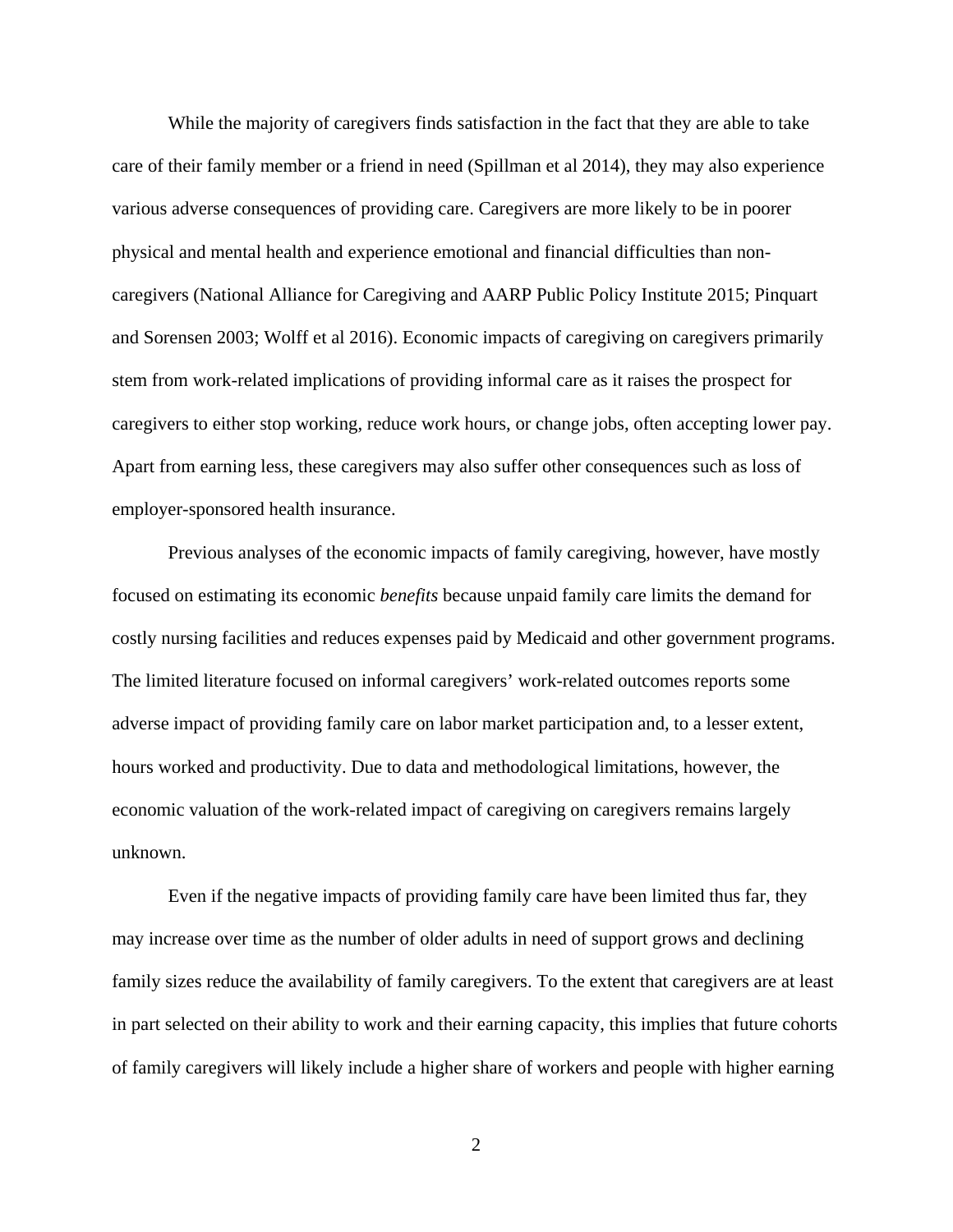capacity. Insofar as some of them stop working or scale back their work effort due to caregiving activities, future level of related forgone earnings, that is, work-related opportunity costs, might increase substantially.

This paper addresses the following research questions:

- 1. What is the impact of family caregiving on the likelihood of working and hours worked among working-age family caregivers?
- 2. What is the work-related opportunity cost of providing family care in the United States now, and how will it change by 2050?

Given rising demand for LTSS in the coming years, improving our knowledge of these issues has important policy implications. While federal and state governments faced with fiscal challenges may rely on families to provide much of the necessary additional care for the growing population of older adults, such care imposes an economic cost on caregivers and, by extension, the government, because caregivers earn less and pay less taxes. As the share of the working-age population required to provide care to older adults increases, the economic cost of doing so may increase more than proportionately, making it increasingly important for governments to carefully weigh the costs and benefits of informal caregiving and the appropriate types and levels of public support for family caregivers.

## **Literature Review**

Research consistently shows that unpaid family caregiving provides important economic benefits to society by reducing public and private spending on LTSS (e.g., Charles and Sevak 2005; Lo Sasso and Johnson 2002). However, the estimates of the total value of such care for the society vary substantially, primarily due to two factors: 1) different definitions of who should be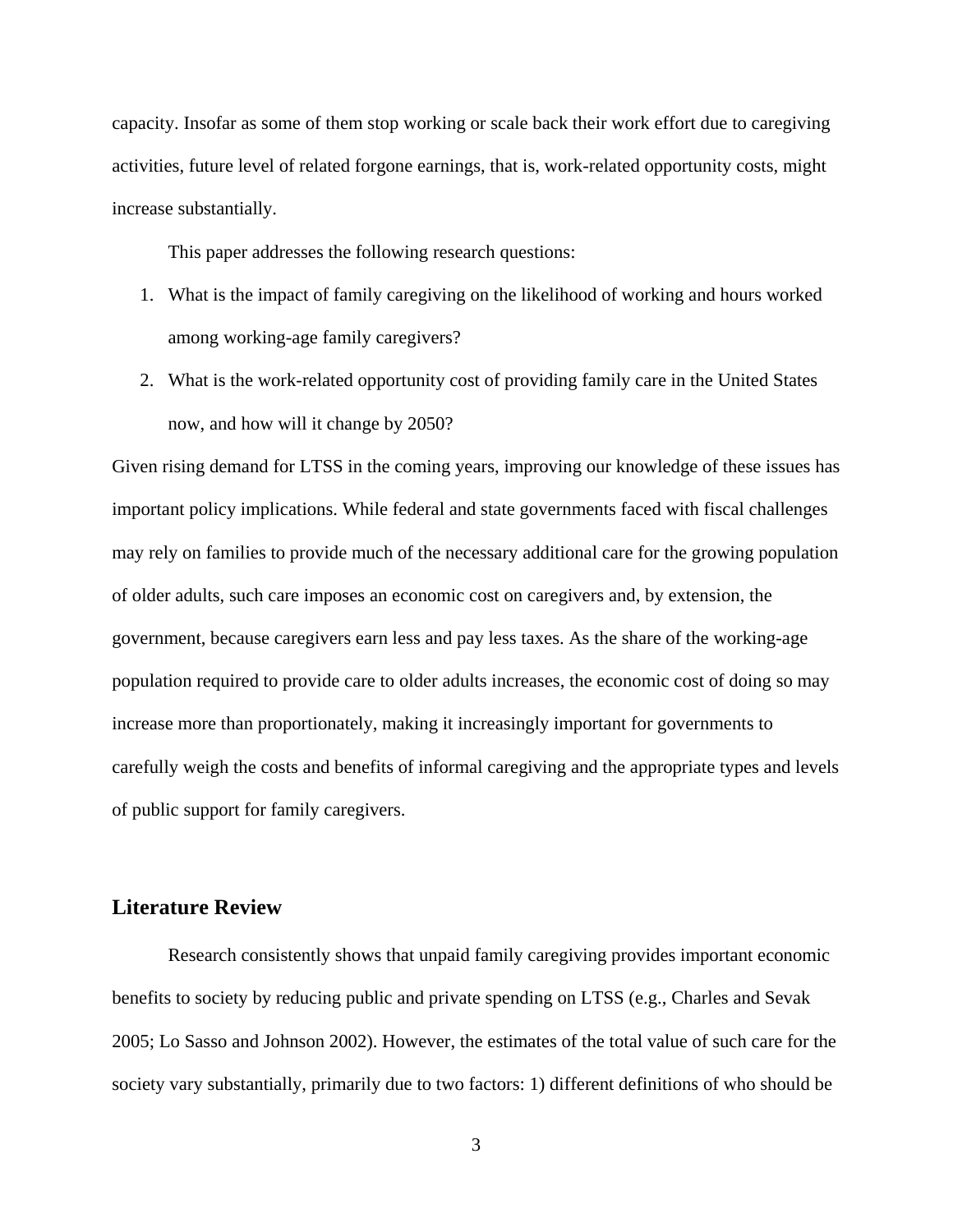counted as a caregiver, and 2) different valuations of caregiving time. For example, due to issues such as various survey sampling frames, reference periods, respondents' role (i.e., caregiver or care recipient), and treatment of non-primary caregivers, estimates over the past two decades of the number of caregivers for adults ages 65 and older from nationally representative data have varied from less than 3 million to more than 36 million (Giovannetti and Wolff 20[1](#page-5-0)0).<sup>1</sup> How caregiving time is valued—most commonly at wage levels ranging from the legal minimum wage to caregivers' actual or assumed market wage, and wages implied by replacing unpaid care with skilled nursing home care—can substantially impact the estimates. For example, Chari and colleagues (2015) estimate the value of family caregiving to be \$522 billion, with the cost of replacing it with paid care ranging from \$221 to \$642 billion. Reinhard et al.'s (2015) estimate of the total value of informal care in 2013 for persons with activities of daily living (ADL) limitations of \$470 billion falls within this range.

Beyond the already cited issues, however, these studies fail to account for several additional important elements for the correct calculation, or at least approximation, of the net economic benefits of informal caregiving. These include the possible higher efficiency of paid caregivers and the reduced time they need to provide the same level of care, care recipients' possible decision to consume less care if they had to pay for it (but only to the extent that it would not compromise the adequacy of care), and the negative effects of care provision on caregivers' employment and health outcomes, which in turn adversely impact government tax receipts and outlays for various social programs. Accounting for these different costs of providing unpaid family care might substantially reduce the estimated net benefit of such care, at

l

<span id="page-5-0"></span><sup>&</sup>lt;sup>1</sup> The data source used in this research, National Study of Caregiving, puts the estimate of the number of unpaid informal caregivers who provided care to Medicare-eligible adults aged 65 and older in the month prior to the interview at 18 million in 2011 (Spillman et al 2014).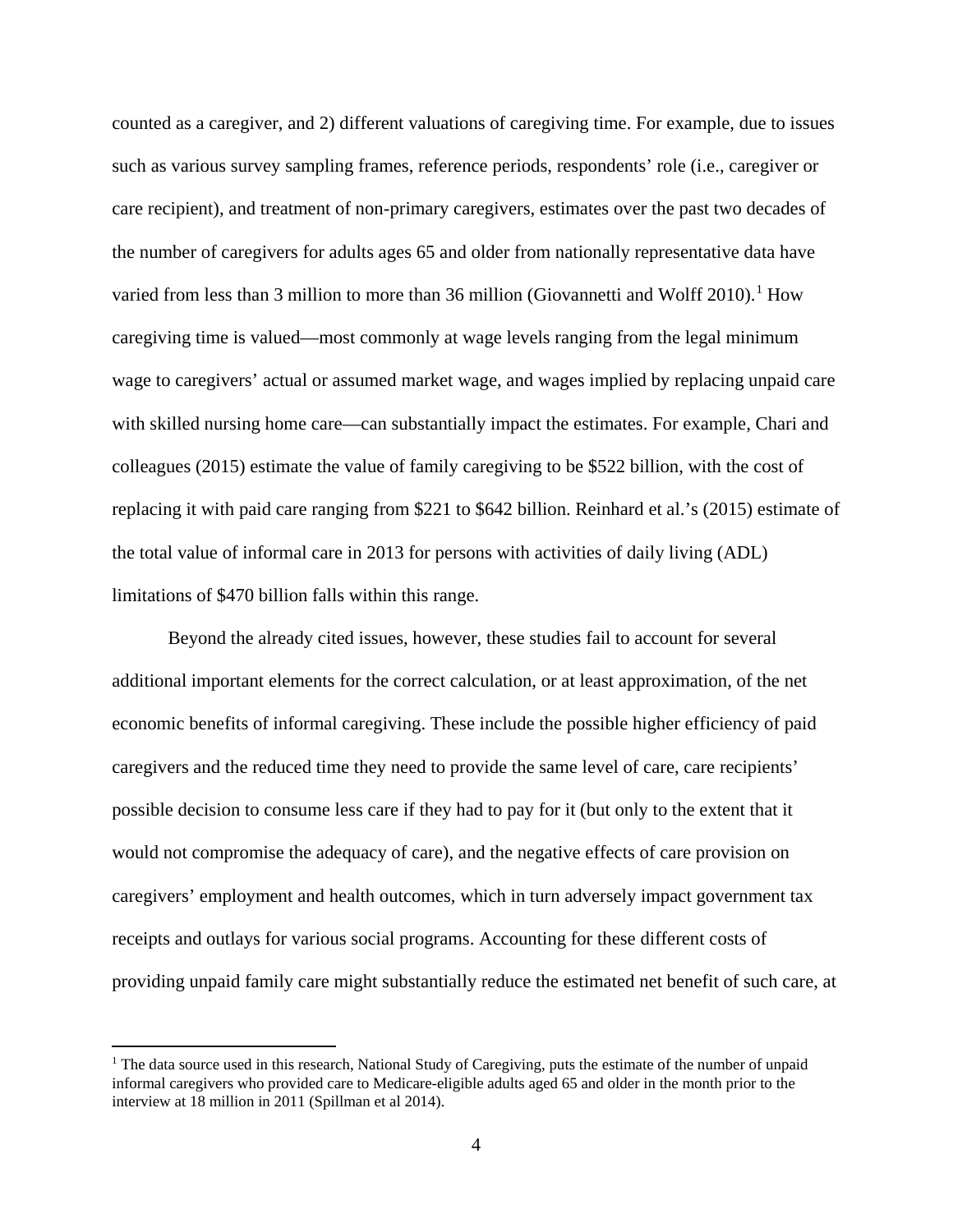least for some categories of caregivers, such as those who provide intensive caregiving (Jacobs et al 2013). However, reliable estimates of these costs of unpaid caregiving are still very limited, and this study is among the first to attempt to partly address this knowledge gap by providing economic valuation of work-related costs of unpaid caregiving and assessing how they may change in the coming decades. One prior study that addressed this issue estimated a fairly modest impact of caregiving on caregivers' earnings of less than \$30 billion annually (Mudrazija and Johnson forthcoming). However, this estimate did not directly compare outcomes of caregivers with non-caregivers of similar characteristics, but rather relied on a number of assumptions based on the findings from the literature for relevant parameters used in the calculations. It was also not able to account fully for the possible impact of caregiving on the hours of work for employed caregivers.

While the economic valuations of costs of unpaid family caregiving are limited, previous research has focused more on assessing the negative impact of providing care on employment, in particular with respect to the likelihood of working and hours worked. Much of the research focuses on establishing whether the observed lower likelihood of working and fewer hours worked for caregivers can be attributed to their caregiving activities or if they are related to other characteristics of caregivers such as possible self-selection based on weaker labor-force attachment or lower earning potential. Overall, the literature mostly supports the conclusion that caregiving adversely impacts the likelihood of working, although the findings vary for different groups of caregivers and there is no general agreement on the magnitude of the effect. Estimates range from a 3.4 percentage point lower likelihood of work for women in the United States aged 51-70 who provide intensive care (Butrica and Karamcheva 2014) to a 12 percentage point difference for both women and men aged 25-64 who are primary caregivers in Australia (Nguyen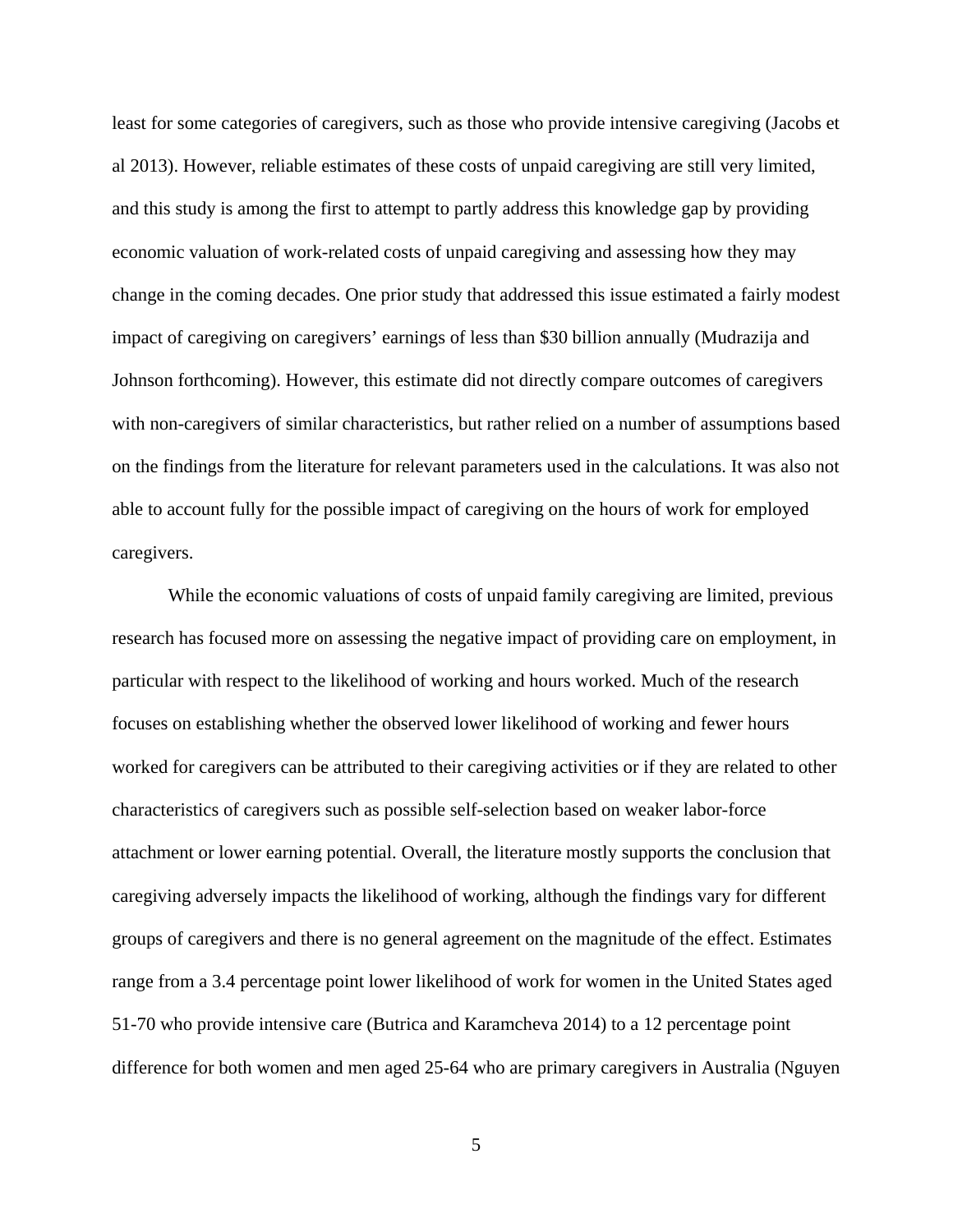and Connelly 2014). The adverse impact appears to be stronger for primary than secondary caregivers (Wakabayashi et al 2005) and intensive than non-intensive caregivers (Jacobs et al 2014), whereas a gender difference is not consistently found (Bolin et al 2008; Butrica and Karamcheva 2014; Nguyen and Connelly 2014).

With respect to hours worked, findings are less conclusive, although there is some tentative evidence of a possible negative impact of caregiving. For example, Van Houtven et al. (2013) estimate that women aged 51-70 work between 3 and 10 hours per week less when providing care, while Johnson and Lo Sasso (2006) find an annual decrease of 174 hours of work for women aged 57-67 providing care to their parents, which is consistent with a weekly reduction of almost 3.5 hours. Other studies, however, find no statistically significant effect on hours worked (Bolin et al 2008; Butrica and Karamcheva 2014), or find them to be limited to certain groups such as men providing intensive care (e.g., Lilly et al 2010).

Beyond the likelihood of working and hours worked, the literature on the work-related impact of caregiving is much more limited. Work productivity may be adversely impacted by caregiving, given that the majority of employed caregivers report having had to make some type of work adjustments (e.g., change their work schedule or take time off or a leave of absence), although relatively few report having received negative feedback regarding their work performance (National Alliance for Caregiving and AARP Public Policy Institute 2015). In cases where caregiving may be particularly challenging, such as caring for somebody with advanced cancer, work productivity is likely to decline substantially (Mazanec et al 2011). However, there is still no sufficient evidence to claim that caregiving more broadly has a negative impact on productivity. Similarly, studies exploring the impact of caregiving on earnings of caregivers find little or no evidence that caregiving negatively impacts earnings beyond the impact on hours of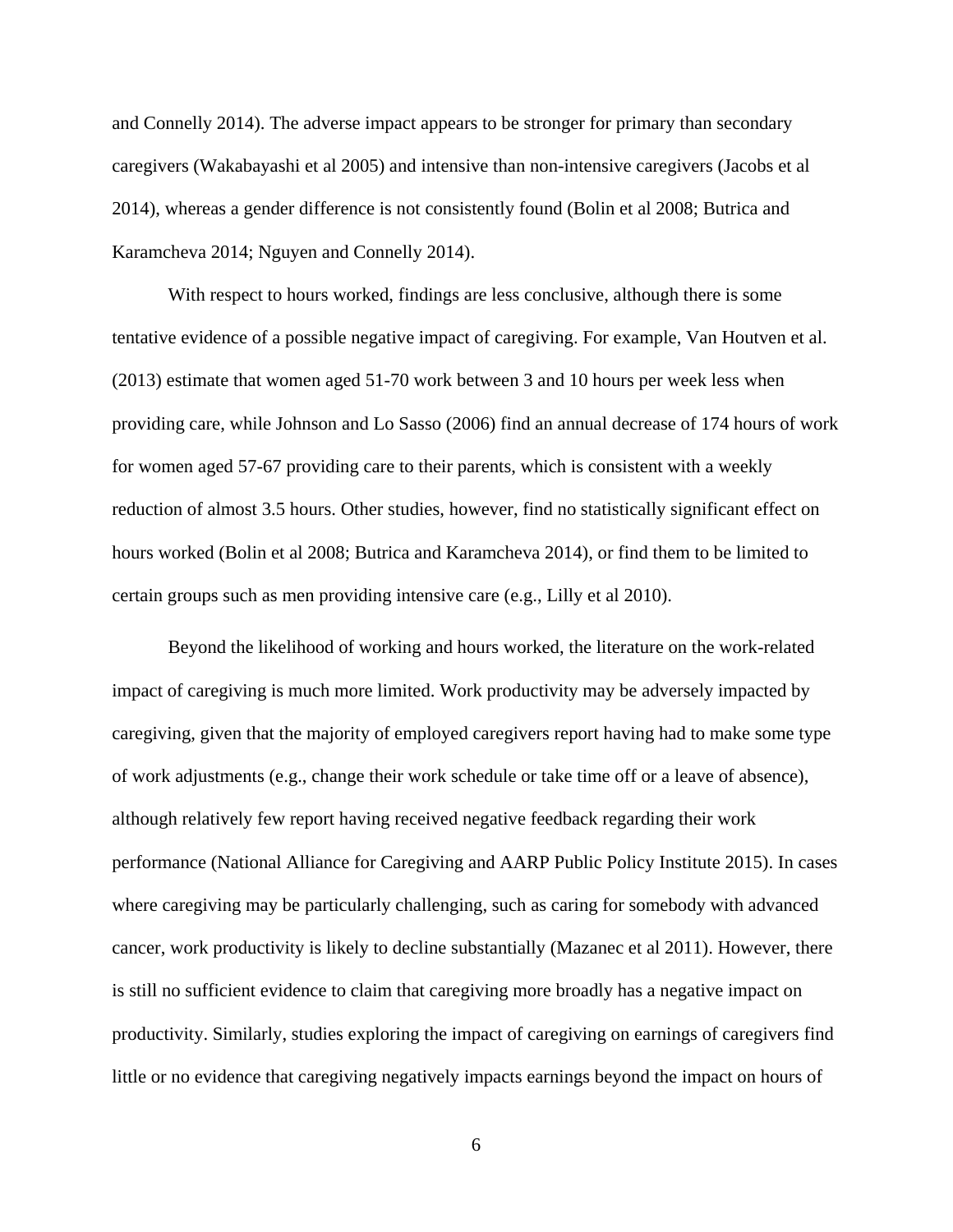work, controlling for personal characteristics (e.g. Butrica and Karamcheva 2014; Heitmeuller and Inglis 2007; Van Houtven et al 2013).

### **Data and Methods**

#### **Data**

l

Data on family caregivers come from the 2011 and 2015 waves of the National Study of Caregiving (NSOC), a nationally representative supplement to the National Health and Aging Trends Study (NHATS), which collects information on family caregivers to Medicare beneficiaries aged 65 and older.<sup>[2](#page-8-0)</sup> The survey includes data on the type, duration and intensity of help caregivers provided, possible effects of caregiving on caregivers, support services they may have used, and basic demographic and socioeconomic data, including work-related information. Caregivers are identified by the NHATS respondents during the interview and subsequently contacted. If a respondent identifies more than five caregivers, the survey randomly selects five caregivers for interview. In 2011 and 2015, the NSOC collected information on 2,007 and 2,204 caregivers, respectively. Sample weights account for survey non-response as well as differential probabilities of selection into the sample. While the NHATS is an annual longitudinal survey that by design follows the same persons over time (adding new persons only to keep the sample nationally representative), the NSOC was not designed as a longitudinal survey. Therefore, the NSOC has information on 3,881 unique caregivers of whom only a small fraction was interviewed at both waves. The analytic sample for this survey includes a pooled sample of 2,385

<span id="page-8-0"></span><sup>&</sup>lt;sup>2</sup> Medicare covers all adults aged 65 and older (as well as people with disabilities), except those who did not meet the program's work requirement and are not married to someone who met the work requirement, and foreign-born people who are neither US citizens nor permanent residents.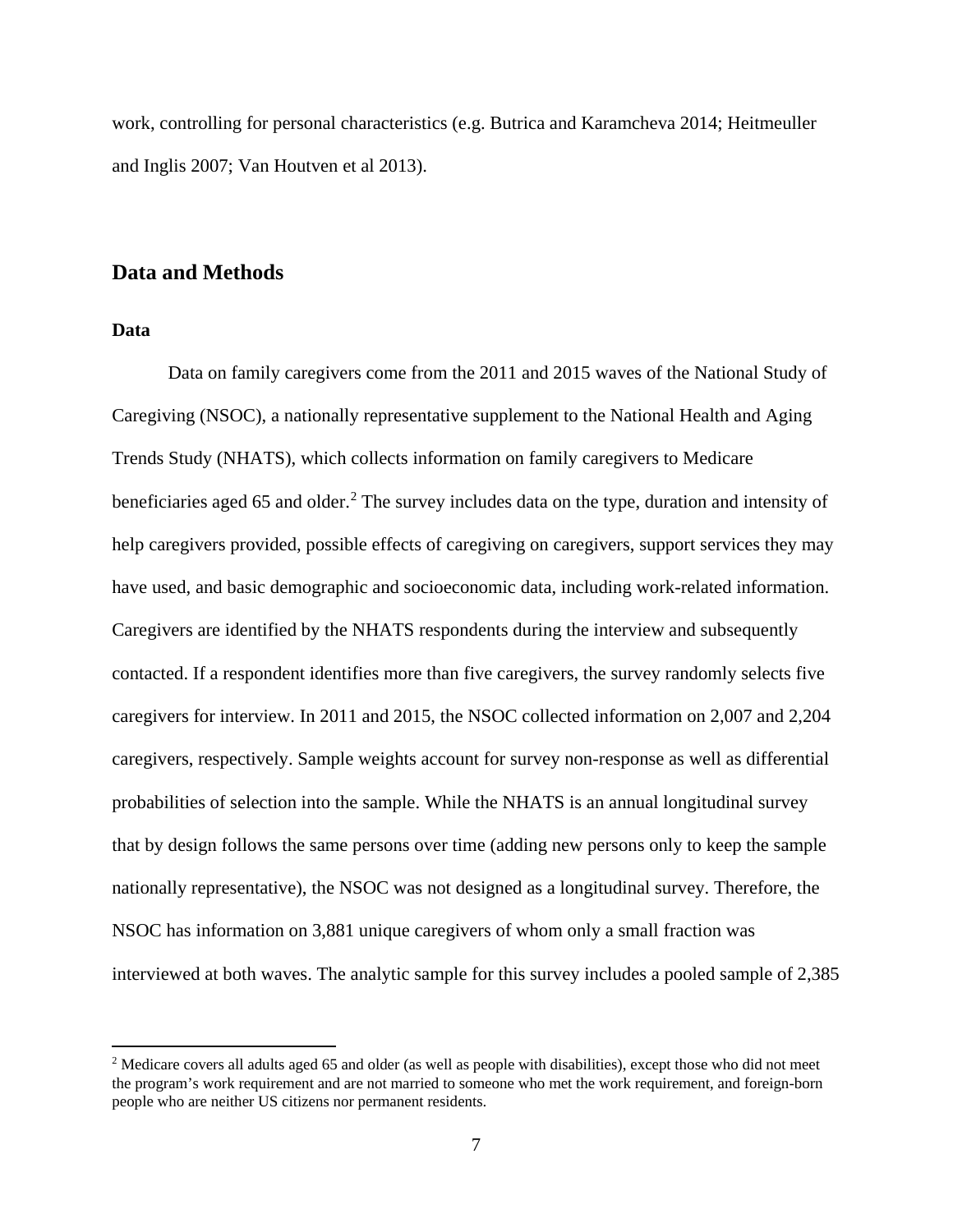caregivers aged 20-64 with available information on their labor force status and hours worked for those who are working.<sup>[3](#page-9-0),[4](#page-9-1)</sup> The NSOC data is supplemented with the relevant information on care recipients from the NHATS, including their age, race/ethnicity, and education.

Data on non-caregivers come from the 2013 wave of the Panel Study of Income Dynamics (PSID), a nationally representative longitudinal panel survey of US families. The key information on the provision of time support to parents comes from the 2013 Rosters and Transfers module and is supplemented with sociodemographic and health information from the main survey, including information on labor force status and hours worked.<sup>[5](#page-9-2) [6](#page-9-3)</sup> The final sample includes [7](#page-9-4),020 heads and spouses aged 20-64 who reported no provision of help to parents.<sup>7 [8](#page-9-5)</sup>

l

<span id="page-9-0"></span><sup>&</sup>lt;sup>3</sup> For 205 caregivers who were interviewed in both waves, I use information reported in 2011. As a sensitivity test, I repeat the analysis replacing their 2011 with 2015 information. Results remain consistent.

<span id="page-9-1"></span><sup>4</sup> Thirty-eight individuals, including 21 adult children, are missing information on the outcomes of interest. I do not impute this information, but impute information on other variables of interest when missing using multiple imputations by chained equations. Except for the household income variable that has about one fifth of observations missing, other variables of interest have either no or only a small number of observations missing. The only variable that is handled differently is race/ethnicity. In 2011, the survey did not elicit this information from caregivers, but only care recipients. Therefore, I use 2015 information for all caregivers interviewed at that wave and otherwise assume that biological children and siblings share the NHATS respondents' race/ethnicity. For the remaining 2011 caregivers, such as spouses and non-kin, the values are imputed following the same procedure as for other predictors with imputed values.

<span id="page-9-2"></span><sup>&</sup>lt;sup>5</sup> The reference periods in the two surveys are somewhat different. While the NSOC asks about working in the prior week, PSID asks about working at the time of the interview. Similarly, the NSOC asks about hours worked in the prior week, whereas PSID asks about average hours worked in the prior year. Given that the NSOC does not make any explicit reference to overtime hours, the analysis in this study relies on a more conservative PSID measure of hours worked that leaves out any overtime hours worked.

<span id="page-9-3"></span><sup>&</sup>lt;sup>6</sup> While the design of the PSID questionnaire allows identifying non-helpers, it is not appropriate for identifying helpers to parents (or other family members) for health or functioning reasons as it does not distinguish this type of help from other types of practical help. Therefore, it is not possible to analyze work-related impacts of caregiving using the PSID data only.

<span id="page-9-4"></span> $7$  Of them, 5,575 had a living parent. To test the sensitivity of the matching estimates from the main analysis, I repeat it with this subsample of non-caregivers. The results remain consistent.

<span id="page-9-5"></span><sup>&</sup>lt;sup>8</sup> Because the PSID questionnaire elicits information on the provision of time support to parents only, it is possible that some persons in the non-caregiver sample provide care to others. However, as about three-quarters of workingage caregivers to older adults are children and the prevalence of caregiving for this population is 6.7 percent (Table 1), no more than 2 percent of the non-caregiver sample might be affected. Given the observed negative impact of caregiving on the likelihood of working and hours worked, this could result in a marginal downward bias of the estimates.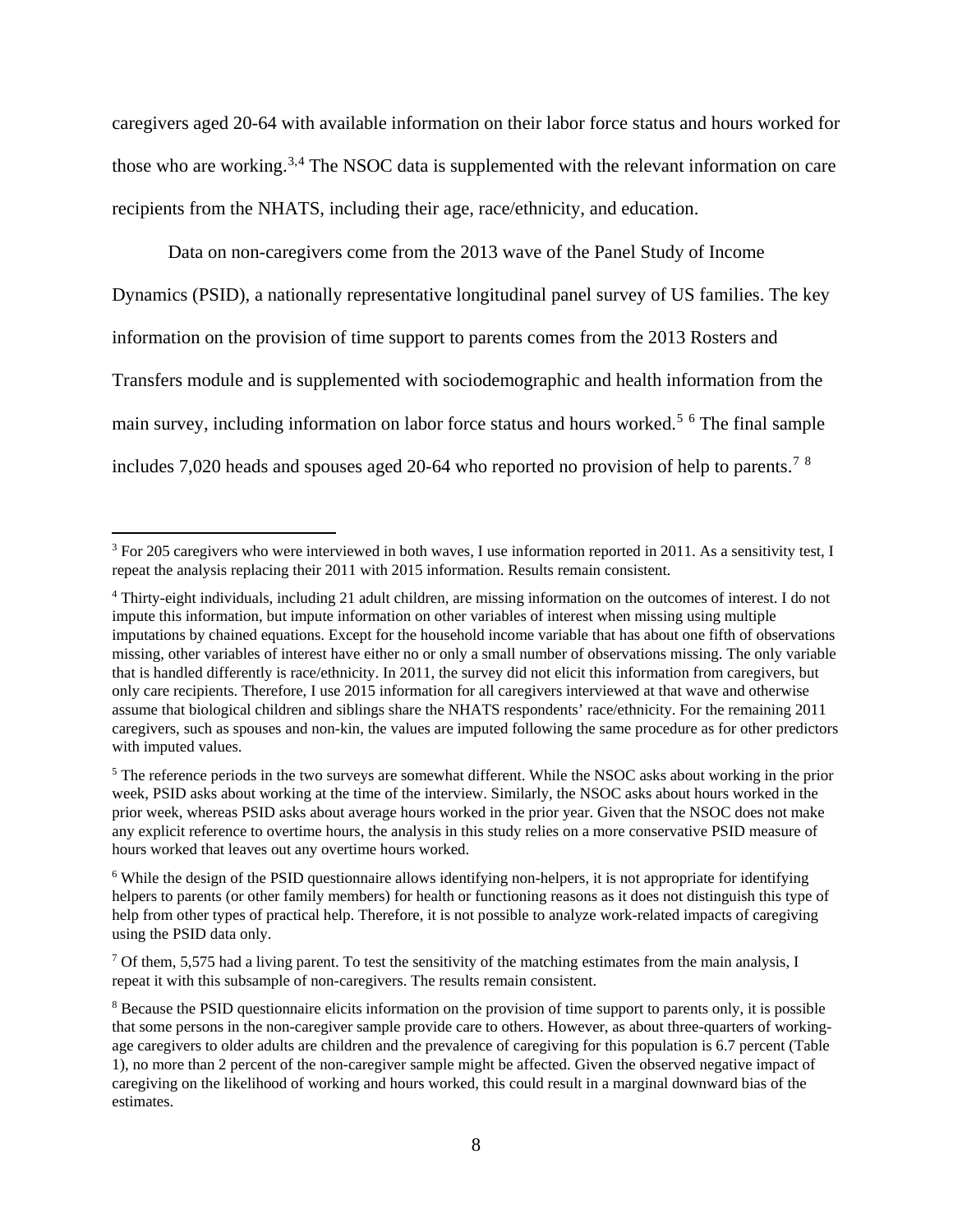Projections of demographic trends, disability, and work-related variables, including labor force status and hours worked, come from the Urban Institute's DYNASIM4 microsimulation model. This model starts with a representative sample of individuals from the 2004 and 2008 Survey of Income and Program Participation and "ages" them in annual increments, simulating key demographic, economic, and health events over the life cycle. Many of the key demographic and economic variables are calibrated to the intermediate assumptions of the Social Security and Medicare Trustees' Reports (Board of Trustees, Federal Old-Age and Survivors Insurance and Disability Insurance Trust Funds. 2017; Boards of Trustees of the Federal Hospital Insurance and Federal Supplementary Medical Insurance Trust Funds 2017). The model's projections on older adults' health and disability use information from various nationally representative surveys, including the Health and Retirement Study and the NHATS. While DYNASIM has been extensively validated in prior work, its results should be interpreted with caution due to inherent uncertainties about future outcomes, especially distant ones.<sup>[9](#page-10-0)</sup>

#### **Analytic Approach**

l

The analysis begins with an overview of the current number and population share of caregivers aged 20-64 and care recipients aged 65 and older as well as the number and population share of care recipients and caregivers that would be needed in 2050 if the prevalence of older adults with LTSS needs who receive unpaid family care remains at its current level. It then describes the distribution of the population of unpaid caregivers by age, race/ethnicity, and education, three key demographic characteristics that will significantly change in the future, and compares caregivers and non-caregivers with respect to the prevalence and intensity of work. Age is important because workers' earnings tend to increase over the course of their careers and

<span id="page-10-0"></span><sup>9</sup> For further information on DYNASIM, see Favreault et al (2015).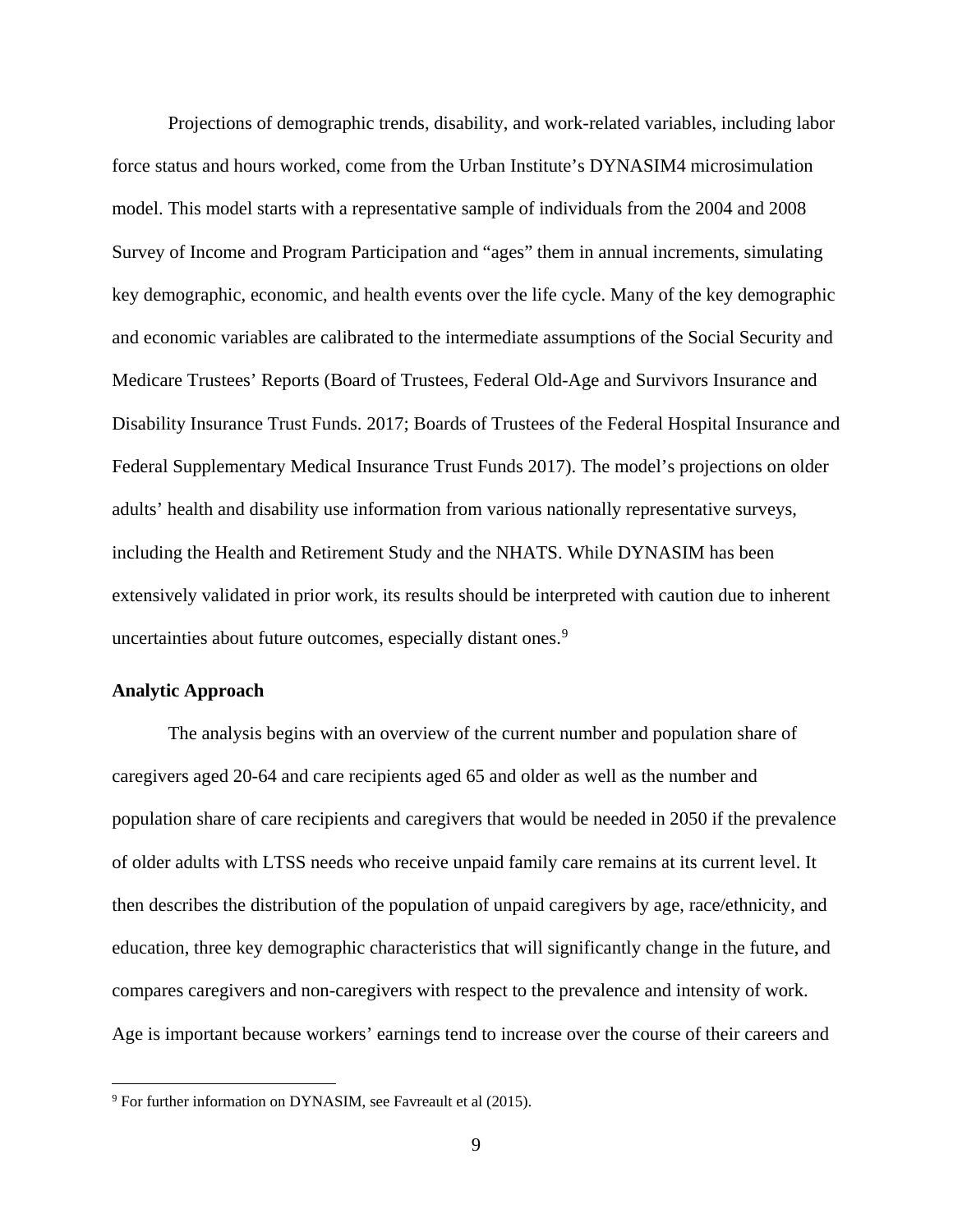better educated workers on average earn more than those with less education. The literature suggests that race/ethnicity may be an important factor to consider as older non-Hispanic blacks and Hispanics generally suffer from more functional disabilities and appear to have comparatively somewhat stronger preference for family care vs. other types of care than non-Hispanic whites (Angel et al 2016; Thomeer et al 2014).

To estimate the work-related opportunity costs of providing family care, data on family caregivers from the NSOC are statistically matched to data on non-caregivers from the PSID. The samples are matched using propensity score matching based on the following sociodemographic and health characteristics that were comparable across the two surveys: age (in years), self-rated overall health status (excellent/very good, good, and fair/poor), inverse hyperbolic sine of the total household income<sup>10</sup>, and binary predictors for gender, race/ethnicity (non-Hispanic white vs. other), marital status (married vs. unmarried), education (college degree or higher vs. less than a college degree), self-rated health, any living children younger than 18, and any living siblings.<sup>[11](#page-11-1)</sup> The matching is conducted both for the full sample of unpaid family caregivers and separately for eight subgroups of caregivers defined by the basic demographic characteristics projected to change substantially through 2050, including age (20-49 vs. 50-64), race/ethnicity, and education, the latter two of which are defined as previously described.<sup>[12](#page-11-2)</sup> Using these results, the relevant information on the number of caregivers and the share of them

l

<span id="page-11-0"></span> $10$  This is an alternative to the logarithmic transformation when a substantial proportion of observations has either zero or negative value. Interpretation of results is similar to log-transformed variables, except for values close to zero (Bugliari et al 2016; Burbidge et al 1988).

<span id="page-11-1"></span> $11$  To check for sensitivity of results to the selection of matching method, I repeat the matching using an alternative matching method, nearest neighbor matching. This analysis yields similar results for the likelihood of working and somewhat lower estimates for the hours worked. Therefore, the results remain broadly consistent.

<span id="page-11-2"></span> $12$  While distinguishing various race/ethnic groups beyond the binary categorization used here would be desirable, small sample sizes preclude reliable estimates of differences in the likelihood of working and hours worked separately for various racial/ethnic subgroups by age and education.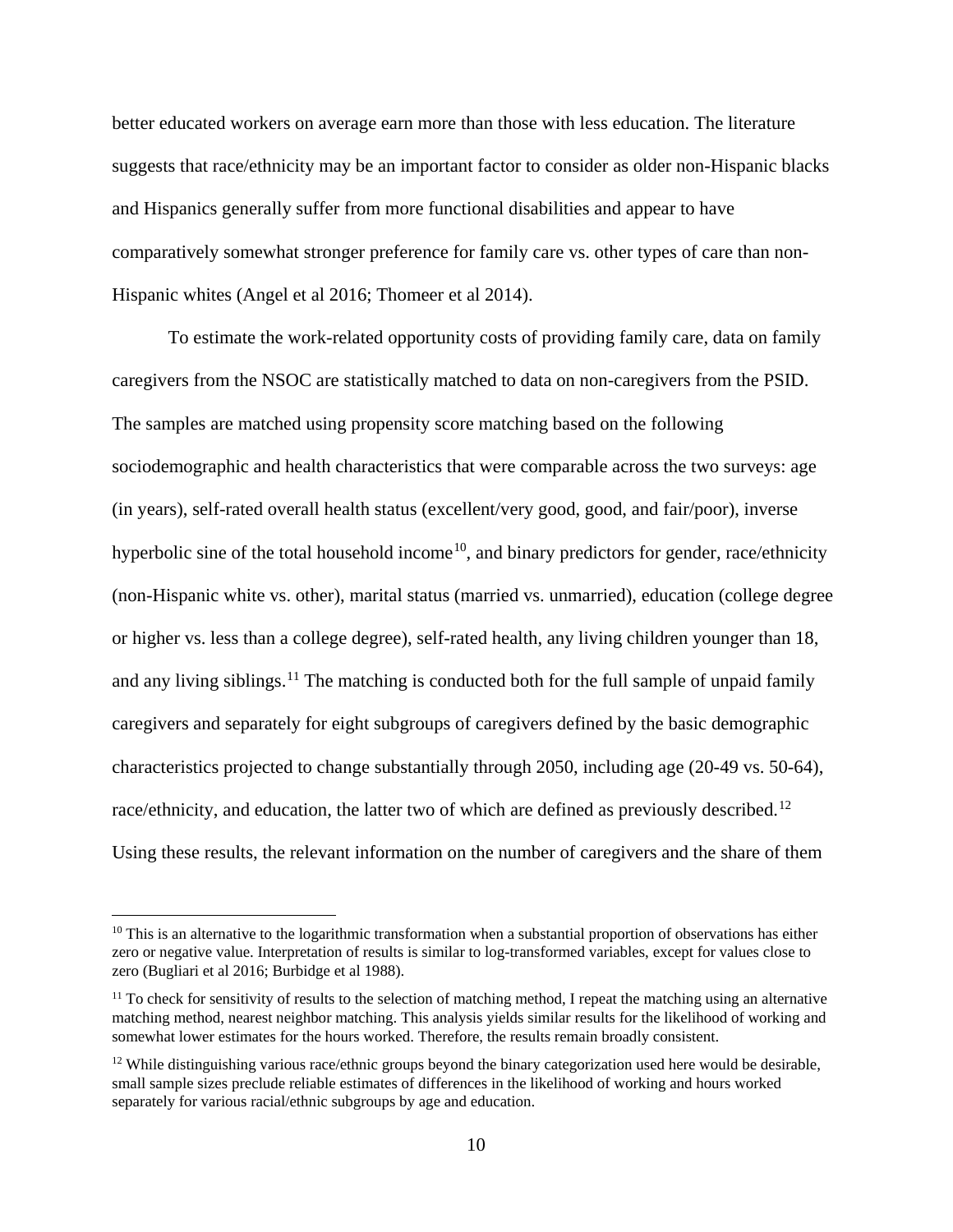who work from the NSOC, and hourly wages, weeks worked per year, and hours worked per week from the PSID matched sample of non-caregivers, I calculate the approximate work-related cost of providing unpaid care related both with the lower likelihood of working and fewer hours worked.

Using information from DYNASIM, the analysis proceeds with an overview of the demographic change of the working-age and older-adult populations, as well as the relative changes in population size and likelihood of working for working-age adults, and relative changes in prevalence of any physical disability for older adults by age groups, race/ethnicity, and education. To approximate future work-related costs of caregiving, I adjust the calculations of difference in the likelihood of working and hours worked for each of the eight subgroups for the present period by using information on the likely increase in the size of each subgroup of caregivers based on both the change in the size of the corresponding working-age population subgroups and the size of disabled population by different characteristics. The latter is important given that disabled parents are not randomly distributed across the eight subgroups of caregivers, and future changes in disability will not be uniform across all older adults. The final estimate, then, represents the approximation of the present value of future work-related opportunity costs of providing care to older adults.

Due to the greater uncertainty surrounding future work-related outcomes than demographic trends, I use information on hours worked and hourly wage for both the current and future periods in calculations of future opportunity costs of providing unpaid care. Based on the available historic evidence, predicting wages several decades in the future is particularly challenging. For example, between 1979 and 2016, median weekly real earnings for full-time wage and salary workers in the United States increased by only 4.5 percent, yet moving the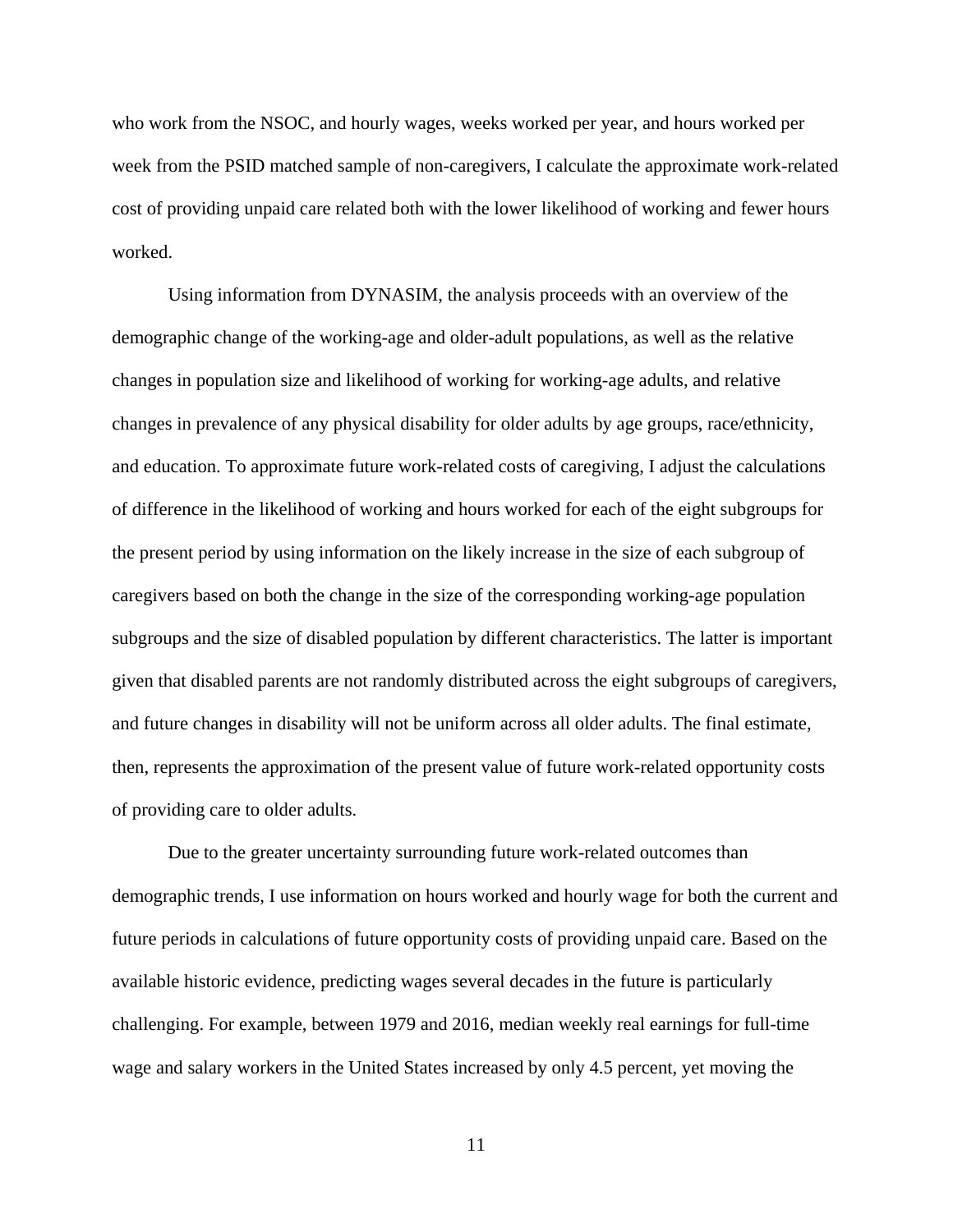reference period to 1980-2017 yields a much higher result, 10.4 percent (U.S. Bureau of Labor Statistics 2018). Moreover, recent research shows divergent trends in real wages for workers with different educational attainment. Over the 1979-2017 period, those with a college degree experienced increases in mean real wages of 5.9 percent, 15.4 percent, and 33.3 percent at  $10<sup>th</sup>$ ,  $50<sup>th</sup>$ , and  $90<sup>th</sup>$  percentiles, whereas those with only a high school diploma or less experienced declines of 5.1 percent, 14.3 percent, and 7.5 percent, respectively (Donovan and Bradley 2018). I use these insights from the recent literature to test several alternative scenarios for the expected change in hourly wage in 2050 and effectively establish a range of estimates for the future opportunity cost of unpaid caregiving.

I also make several simplifying assumptions. First, I assume that the overall provision of care will increase proportionately with the increase in the population with LTSS needs. Therefore, unmet care needs will not change. Second, I assume a constant preference for informal caregiving, disregarding the possibility that the relative prices of alternatives to informal caregiving—primarily paid home care and nursing homes—may change and thereby shift the demand for informal caregiving independently of population characteristics. If such a change would occur, the estimate could be either too high (if the relative price of alternatives declines) or too low (if it increases). Furthermore, I assume that the relative prices of family and paid care will remain broadly constant. While the available data on the trends in the cost of paid care (Genworth 2018) and wages (Federal Reserve Bank of Atlanta 2019) and incomes (U.S. Bureau of Economic Analysis 2019) over the last fifteen years suggest that this is a reasonable approximation overall, trends may differ if focusing on particular subpopulations and types of paid care.[13](#page-13-0) Finally, I assume that the *relative* difference between profiles of care recipients for

l

<span id="page-13-0"></span><sup>&</sup>lt;sup>13</sup> The average annual increase in the prices of paid care ranged from 1.5 percent for home health aides to 3.8 percent for assisted living facilities. In the last five years, the annual increase in the prices of nursing homes (3.4-3.6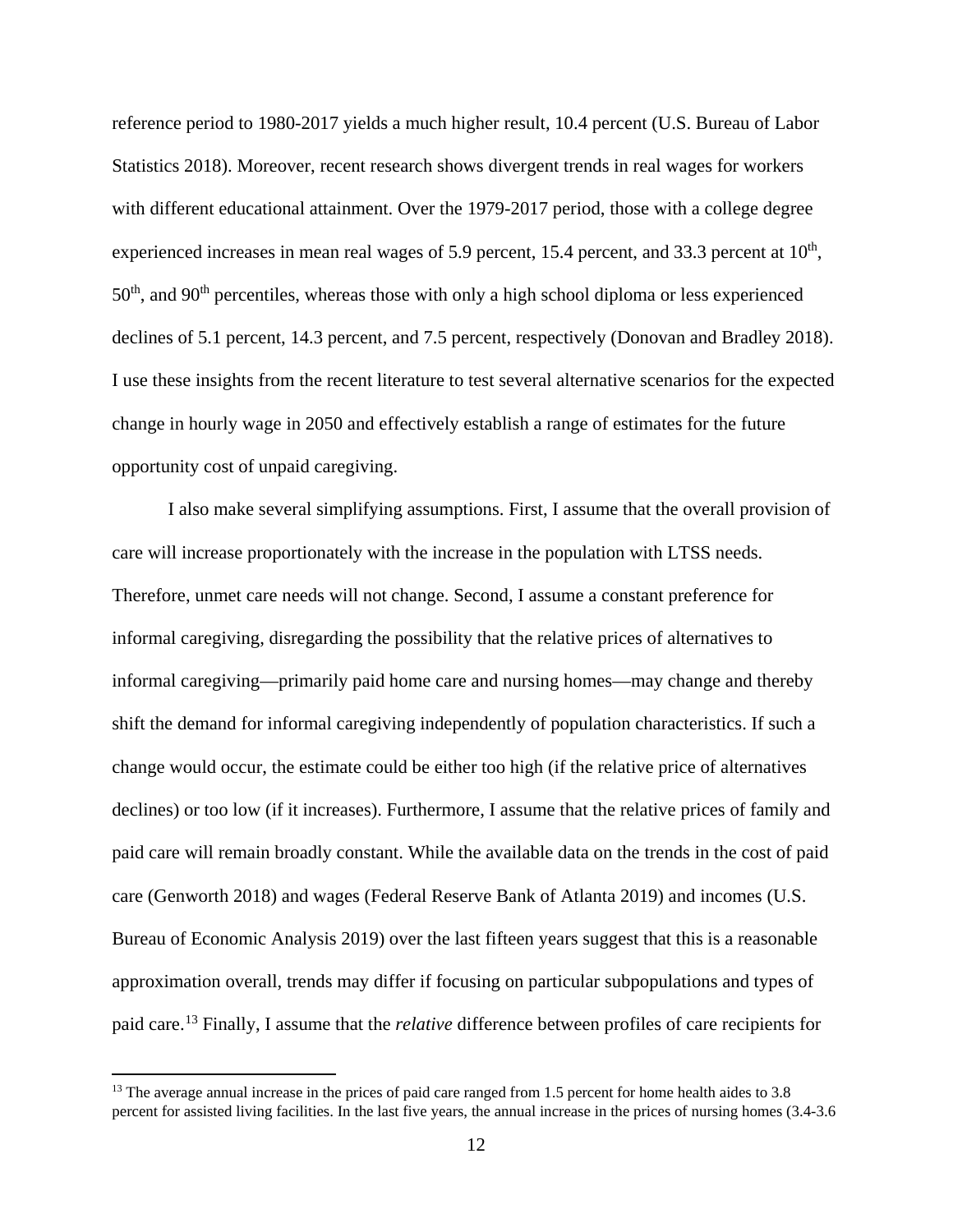each of the eight subgroups of caregivers and an average care recipient will remain constant over time, after accounting for each subgroup's share of the total population. In other words, while population profiles by key characteristics of interest will change over time as the nation becomes older, better educated, and more racially and ethnically diverse, this change will happen for each of the subgroups commensurately with the change for the population overall.<sup>[14](#page-14-0)</sup>

### **Results**

l

#### **Demographic Profile of Caregivers**

Currently, there are almost 13 million caregivers aged 20-64 providing care to 10 million older adults with limitations in daily activities (Table 1).<sup>15</sup> In addition to the adult children of care recipients (71%), unpaid working-age caregivers to this population include spouses (5%), other family members (17%), and nonrelatives (7%). Overall, these caregivers account for 6.7 percent of the population aged 20-64, but the provision of caregiving is highly unequally

percent) outpaced the growth for assisted living facilities (3 percent). Annual increases in wages and incomes over the same period varied between roughly 2 and 4 percent, with the increase generally somewhat higher for younger and better educated workers.

<span id="page-14-0"></span> $14$  To illustrate, we can assume that currently there only two groups of family caregivers, non-Hispanic whites and others, with 75 percent and 25 percent of caregivers, respectively. Among their care recipients, 40 percent and 20 percent, respectively, have college degrees. On average, therefore, 35 percent of all care recipients have college degrees. We can also assume that in the future half of all older adults with disability will have college degrees, but the relative change will be only half as large for older non-Hispanic whites than others. Furthermore, we assume that the shares of working-age non-Hispanic whites and others will become equal in the future. For simplicity, we also assume that disability increases uniformly for all care recipients. In this scenario, therefore, future proportion of care recipients with college degrees will be 60 percent and 40 percent for non-Hispanic whites and others, respectively. The estimated difference in the likelihood of working and hours worked between caregivers and non-caregivers for each of the two groups of caregivers will be reweighted to reflect the change in the future educational composition of older adults. As the number of characteristics of working-age and older adults of interest increases and differences in the increase of disability over time for different older adults are accounted for, the calculations become more complex, but the basic logic of changes commensurate with the underlying compositional changes of the populations of interest remain.

<span id="page-14-1"></span><sup>&</sup>lt;sup>15</sup> This estimate is the average of the estimates for 2011 and 2015, the two years of the NSOC data collection.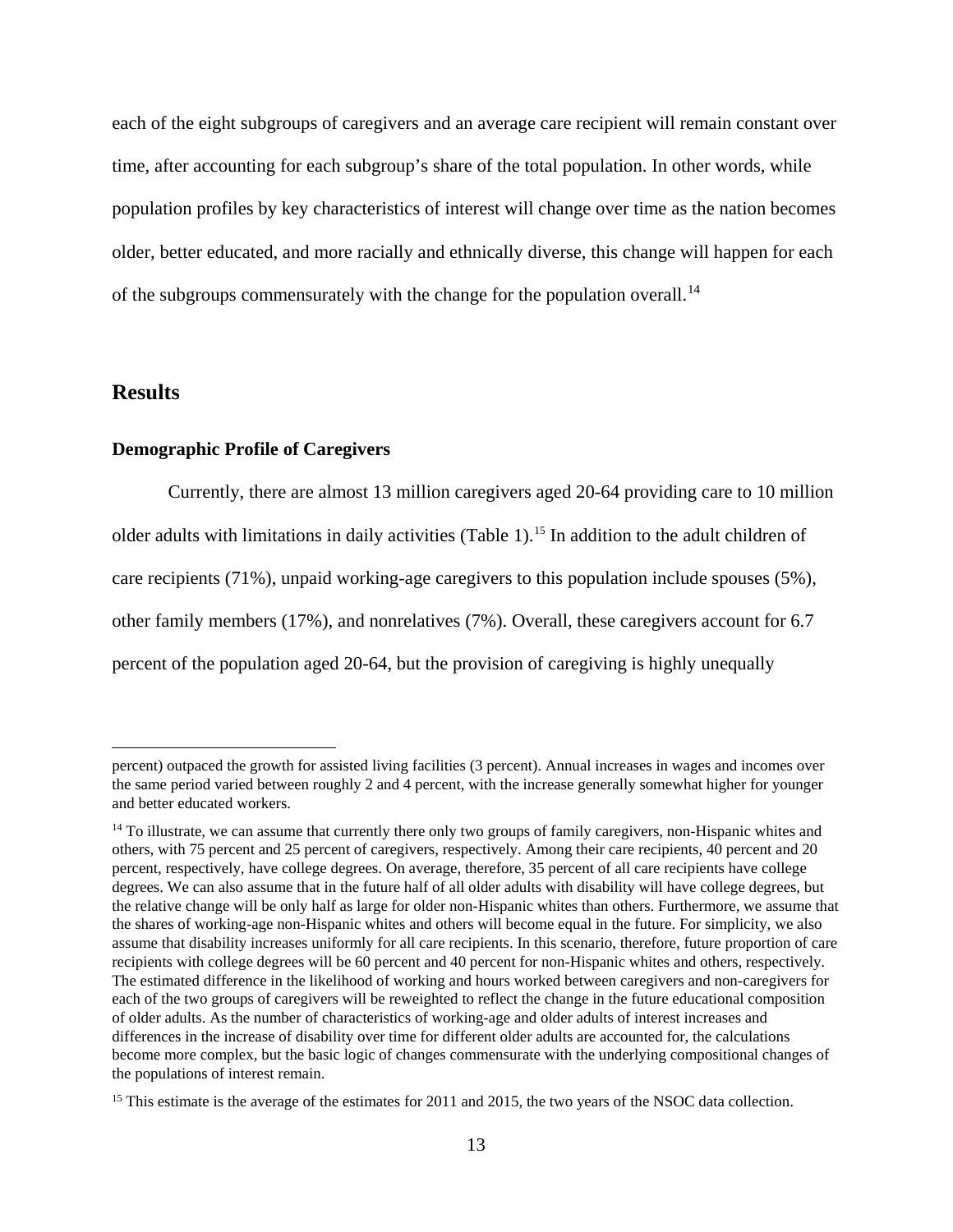distributed by age as the majority of caregivers are aged 50-64, and adults in this age group are more than three times as likely to be caregivers than those aged 20-49.

#### [Table 1 about here]

Accounting for future population aging and trends in physical disability and adjusting for compositional changes of the future population, the number of caregivers needed to keep the current prevalence of unpaid caregiving constant would have to almost double. This implies that the proportion of unpaid family caregivers to older adults would have to increase by more than a half to 6.1 percent for adults aged 20-49 and 19.2 percent for those aged 50-64. Simultaneously, the number of older care recipients would increase by about 8 million, although their share in the older population would decline slightly as the projected number of older adults with disabilities would increase somewhat slower than the overall population of older adults.

#### [Table 2 about here]

Compositionally, almost two-thirds of unpaid working-age caregivers are non-Hispanic whites, followed by non-Hispanic blacks and Hispanics who comprise the overwhelming majority of the subsample of non-whites and Hispanics of any race (Table 2). More than 7 in 10 caregivers have less than a bachelor's degree. Minority caregivers are much younger than non-Hispanic white caregivers as almost half of them are aged 20-49 compared to just over one-third of non-Hispanic whites. They are, regardless of age, comparatively less educated than non-Hispanic white caregivers.

Figure 1 shows the prevalence of full-time and part-time employment for family caregivers and non-caregivers, as well as hours worked among those who are employed. The results suggest that non-caregivers are overall much more likely to work than caregivers (16.2 percentage points difference). Moreover, only one in seven employed non-caregivers in the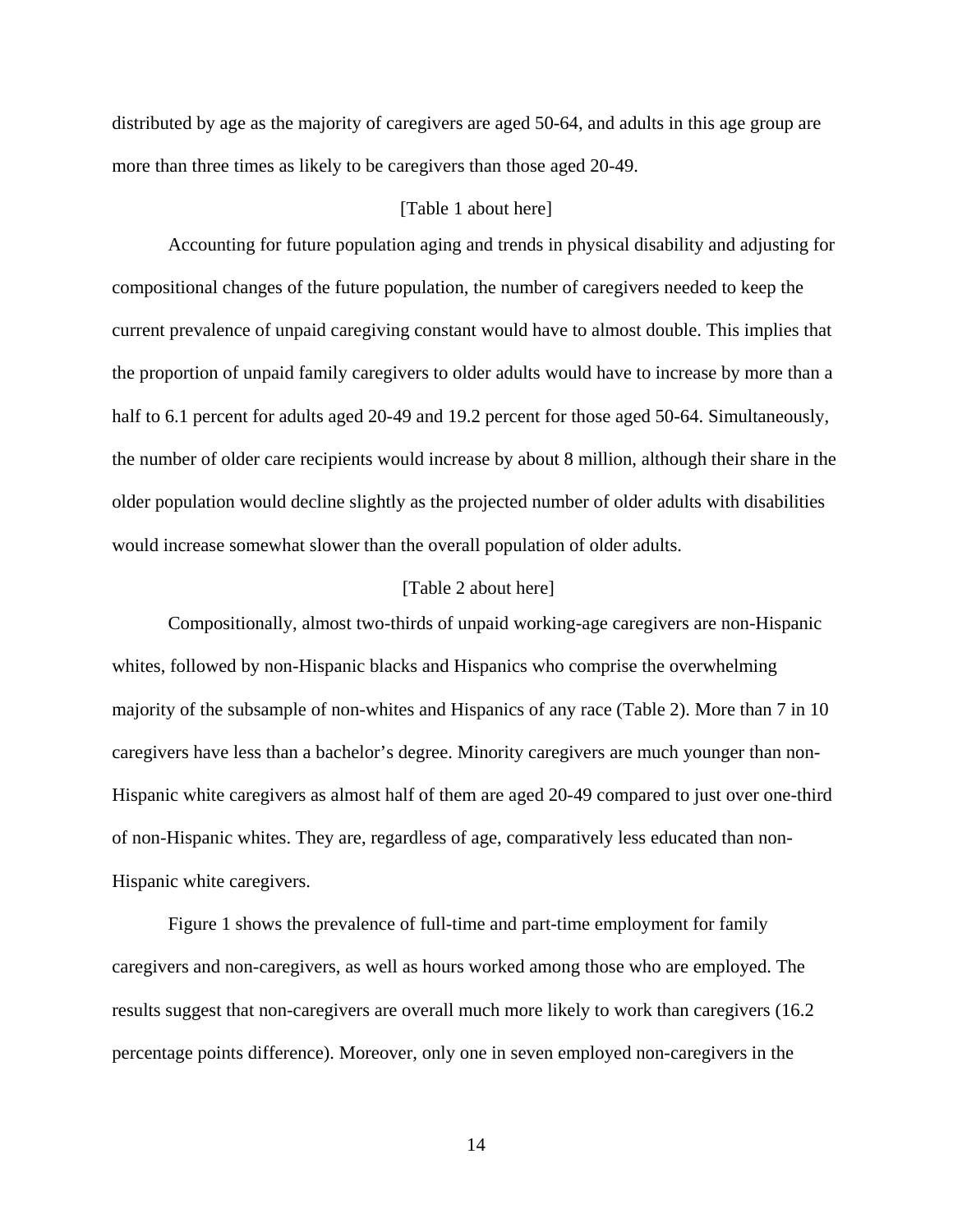sample works part time compared to one in four employed caregivers. Employed caregivers work on average 3.9 fewer hours per week than their non-caregiver peers.

#### [Figure 1 about here]

#### **Work-Related Opportunity Costs of Informal Caregiving in 2013**

While the difference in work-related outcomes between family caregivers and noncaregivers is substantial, it is unclear to what extent this reflects the actual impact of caregiving activities as opposed to self-selection and compositional differences between the two groups that would make caregivers less likely to work and more likely to work fewer hours even in the absence of caregiving activities. Results in Figure 2, however, show the difference in workrelated outcomes between caregivers and non-caregivers of similar characteristics. While the difference narrows substantially, caregivers are still 9 percentage points less likely to work, and they on average work 2.1 fewer hours per week if employed.

#### [Figure 2 about here]

The differences are very uneven across subgroups of caregivers. Overall, the largest differences in the likelihood of working and hours worked are observed for college-educated minority adults aged 50-64, followed by non-college-educated non-Hispanic white adults aged 20-49. More generally, the likelihood of working appears to be particularly adversely impacted for college-educated minority caregivers. At the opposite side of the spectrum, non-college educated caregivers aged 50-64 exhibit the least work-related impacts overall relative to their non-caregiver peers.

#### [Table 3 about here]

Using the estimates of differences in the work-related outcomes for caregivers and noncaregivers as well as the information on their demographic and work-related characteristics, it is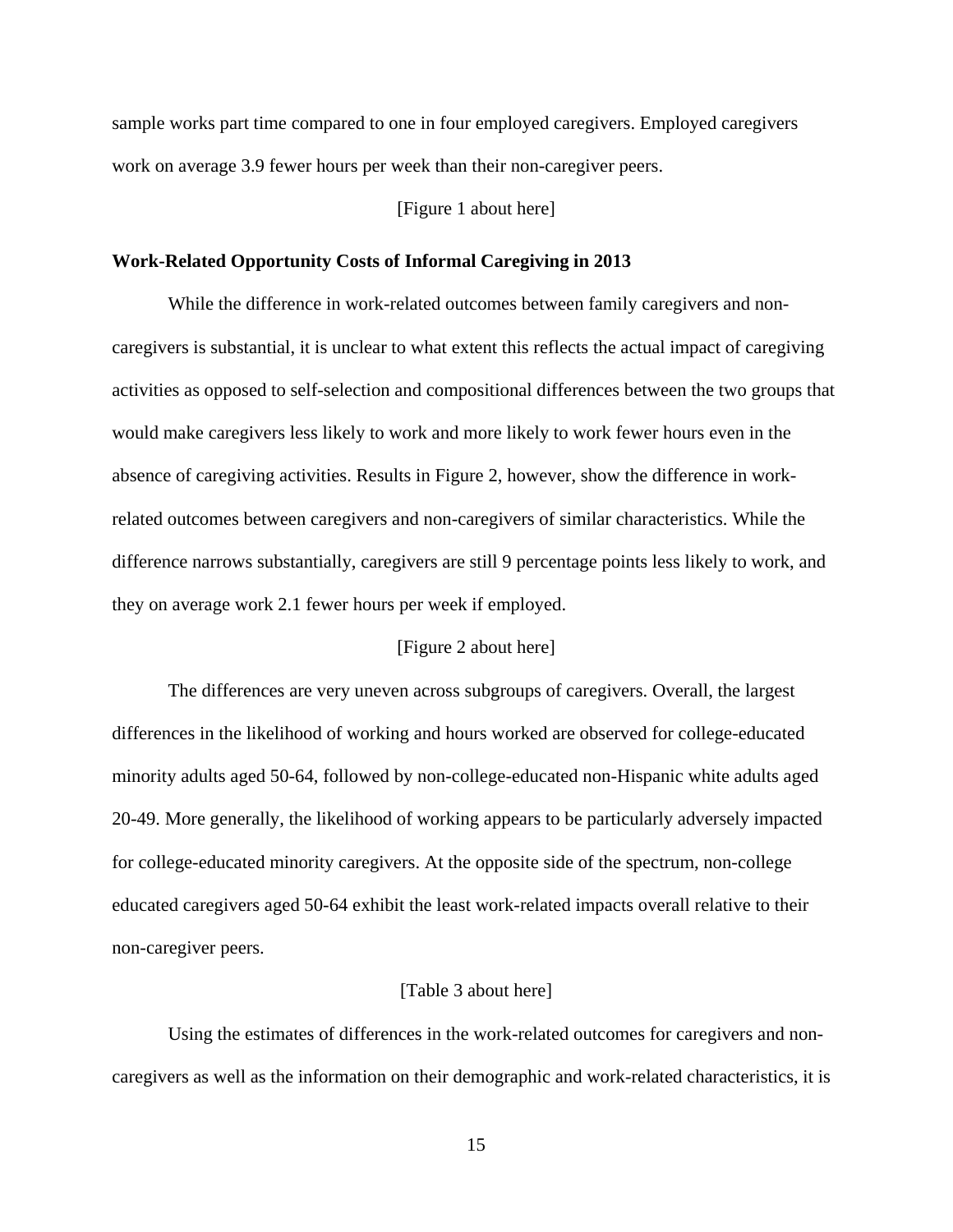possible to approximate the work-related opportunity costs of providing unpaid family care. These results are shown in Table 4.

#### [Table 4 about here]

Assuming that caregivers who are not working would work at the same rate, with the same intensity, and for the same salary as their matched non-caregiver peers yields an annual loss from unpaid caregiving of about \$50 billion. Once the additional loss attributable to fewer hours worked is accounted for, the total negative annual impact of caregiving on earnings of caregivers increases to nearly \$67 billion. While the majority of caregivers have less than a bachelor's degree, the opportunity costs of providing care are evenly split between those with more and less education, reflecting higher earnings potential of better educated caregivers. Younger and non-Hispanic white caregivers have somewhat higher share of opportunity costs than their share in the population of caregivers, consistent with their higher educational attainment than their older and minority peers.

#### **Demographic Change Between 2013 and 2050**

Between 2013 and 2050, the U.S. population aged 20 and older will increase by almost one third (Figure 3). However, this growth will be very uneven as the increase of population aged 65 and older will be about five times as fast as the increase of population aged 20-64. Even among the older population, the growth of the advanced old-age adults (aged 80 and older) will outpace strongly the growth of older adults aged 65-79. These trends will raise the share of the older population from 19 to 28 percent, including a doubling in the share of those aged 80 and older, and a corresponding decline in the share of the population aged 20-64.

[Figure 3 about here]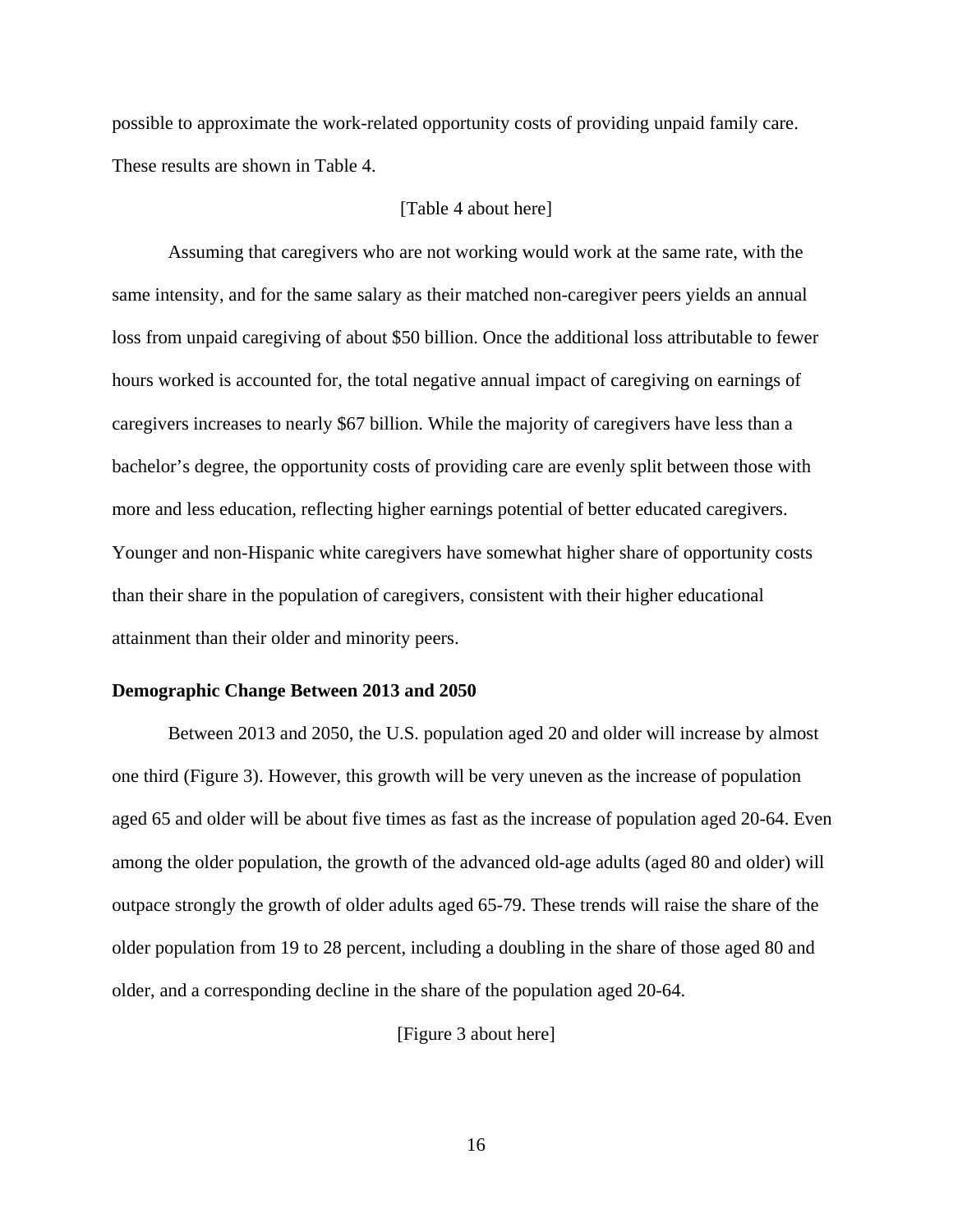While the working-age population will grow moderately, it will experience substantial compositional change. As Table 5 shows, this population will become decisively more racially and ethnically diverse. Moreover, it will be much better educated. Overall, college-educated minority adults aged 50-64 will experience the strongest growth as their number will almost triple between 2013 and 2050, followed by their peers aged 20-49 whose number will double. Conversely, the number of non-college educated non-Hispanic whites will decline substantially.

#### [Table 5 about here]

While the population composition will change dramatically, work-related variables, including employment rate and hours worked, are projected to remain broadly similar to their current levels (Table 6). The overall employment rate might decline somewhat while hours worked remain flat or increase. The decline in the employment rate is driven primarily by projected trends for non-Hispanic whites. The projected increase in annual hours worked is primarily concentrated among non-college educated adults.

#### [Table 6 about here]

Given the strong growth of the older-adult population as well as the compositional change of the US population more generally, it is important to document how the size of the disabled population will change across various subgroups of older adults. The change, shown in Table 7, primarily reflects change in the population composition, but also somewhat more moderate projected increase in disability for minorities relative to non-Hispanic whites, and faster increase for college-educated older adults. The latter can be linked to the fact that collegeeducated individuals account for the large part of the population increase among the advanced old-age adults that suffer from more disabilities than their younger peers. The strongest relative growth, therefore, will be among college-educated minority adults aged 80 and older, followed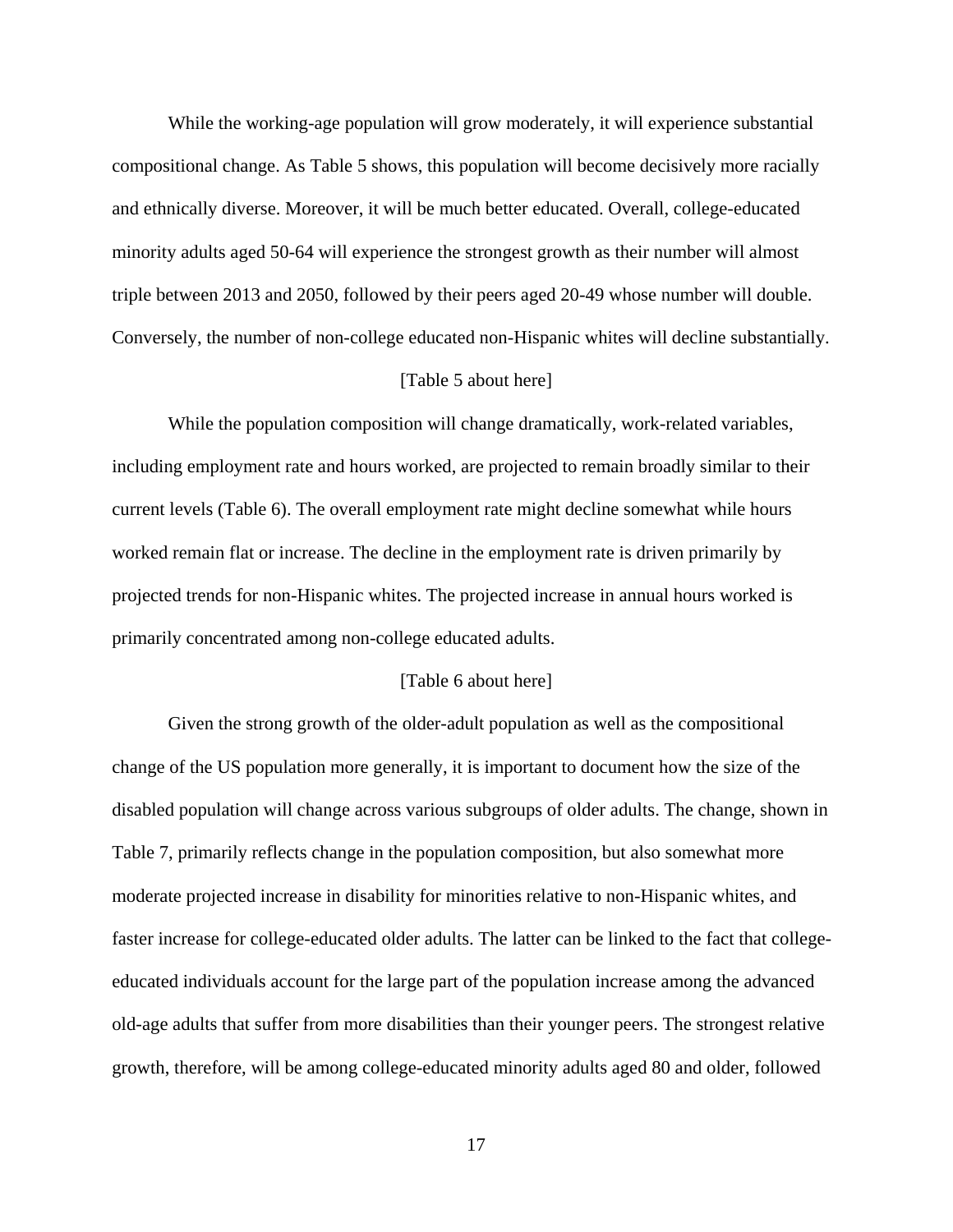by college-educated minority adults aged 65-79 and college-educated non-Hispanic whites aged 80 and older. At the opposite end, the number of non-college-educated non-Hispanic white adults aged 65-79 will remain effectively unchanged.

#### [Table 7 about here]

#### **Work-related Opportunity Costs of Informal Caregiving in 2050**

Based on these overall population trends as well as the compositional changes of both working-age and older-adult population by age, race/ethnicity, and education, it is apparent that future work-related opportunity costs of providing unpaid family care, assuming the preference for its provision remains constant, will grow substantially. While most of the expected change can be attributed to population aging, the compositional changes will likely have an important impact on the work-related opportunity costs of providing family care. To assess the magnitude of this impact, I repeat the cost calculation from Table 4 changing only the distribution of the eight subgroups of caregivers to reflect their expected compositional change in 2050 (Table 8). This allows comparing the actual work-related opportunity costs of family caregiving in 2013 with the hypothetical opportunity costs for the caregiving population of the same size that looks like the expected future population of caregivers.

#### [Table 8 about here]

The results show that the total opportunity costs would increase to over \$71 billion. Better educated caregivers would incur most of the cost (almost 60 percent), compared to the current situation where they incur about half of all opportunity costs, and the share of costs attributable to minority caregivers would dramatically increase from less than one third to just over one half.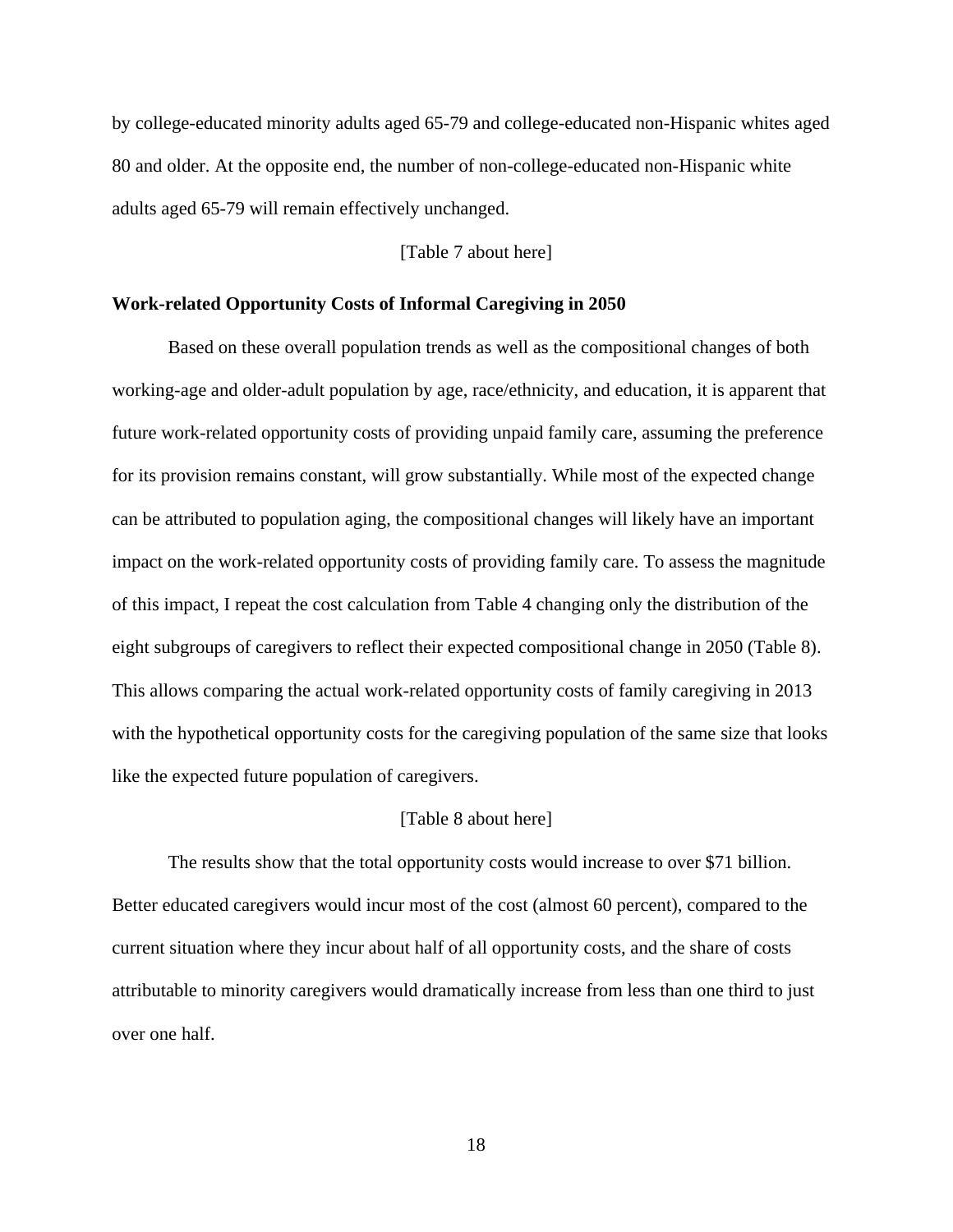Next, I explore a series of scenarios for the assessment of work-related opportunity costs providing family care in 2050 (Table 9). Scenario 1 assumes that the demand for caregiving and the number of working-age caregivers increase to their expected 2050 level, but holds the current (i.e., 2013) composition of caregivers constant. The results for this scenario tell us what the opportunity costs of future caregiving would be in the absence of any compositional change of the population between 2013 and 2050, but accounting for the overall increase in the demand for caregiving. Scenario 2 incorporates all compositional changes to the population of working-age caregivers and their care recipients in 2050, but assumes no changes in work-related outcomes, that is, it assumes that the employment rate, hours worked, and hourly real wage will remain at their 2013 level. Scenario 3 further incorporates work-related information about the expected changes in the future work participation and hours worked from DYNASIM, but assumes no changes in hourly real wages. Scenario 4 builds on Scenario 3 by testing three alternatives for the future change in hourly real wage consistent with the trends observed over a comparable time period in the recent past (i.e., 1979-2017 period). The alternatives include: A) a uniform 4.5 percent increase (corresponding to the 1979-2016 median wage increase), B) a uniform 10.4 percent increase (corresponding to the 1980-2017 median wage increase), and C) a 10 percent decrease for caregivers with less than a bachelor's degree and a 20 percent increase for caregivers with a bachelor's degree or more (broadly consistent with the observed cumulative change in real wages by educational level between 1979 and 2017).

#### [Table 9 about here]

The results suggest that the expected present value of the annual work-related opportunity cost of caregiving would increase to \$122 billion, based just on the projected growth of the total population of disabled older adults. Accounting for the compositional changes in the population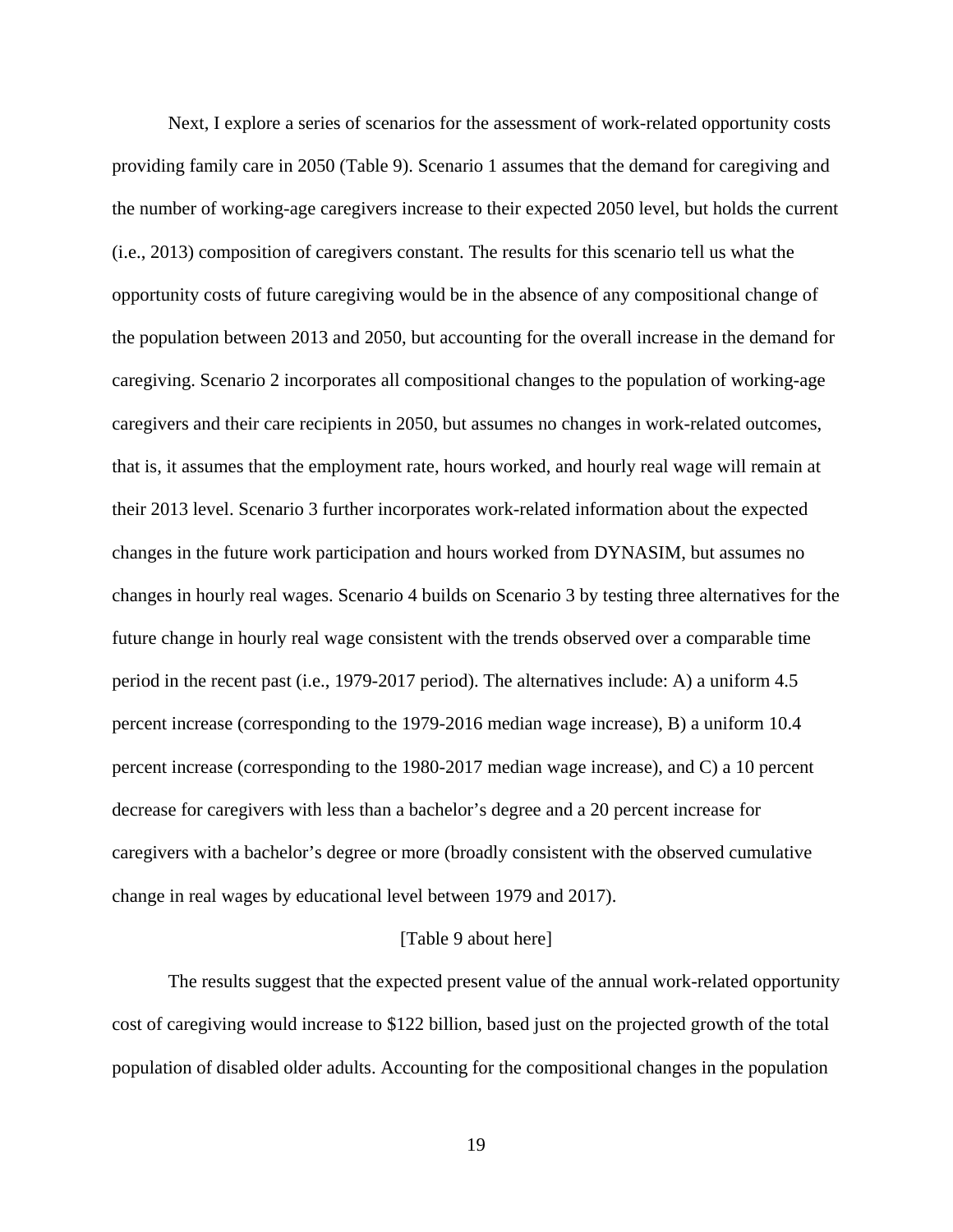results in an additional opportunity cost of about \$10 billion. Further accounting for the expected changes in the share of caregivers who work and hours worked increases opportunity costs by about \$1 billion (Scenario 3), whereas various alternative scenarios for the increase in hourly real wages (Scenarios 4.A through 4.C) suggest additional \$6-14 billion increase in the opportunity costs. The total difference between the "naïve" assessment of future work-related opportunity costs that disregards the changes in the composition of the population and work-related variables and those that fully account for them is about \$17-25 billion or 14-20 percent, of which 8 percentage points is due to population composition and the rest due to changes in work-related variables.

Since Scenario 4.C, which assumes divergent trends in real wage growth based on the level of education, arguably best reflects the trends observed in recent decades, it is interesting to explore how the continuation of such trends, alongside all other expected population and workrelated changes, could impact the distribution of work-related opportunity costs across the eight subgroups of caregivers (Table 10). These results are contrasted with the results for Scenario 2 that accounts only for the change in the population composition.

#### [Table 10 about here]

Accounting for the changes in work-related variables, including a differential trend in real wages by education, results in work-related opportunity costs that are \$15 billion higher for those with at least a bachelor's degree and \$3 billion lower for those with less education than suggested by changes in the population composition alone. While under Scenario 2 less than 61 percent of future opportunity costs would be incurred by better educated caregivers, under Scenario 4.C their share of the total increases to more than 66 percent.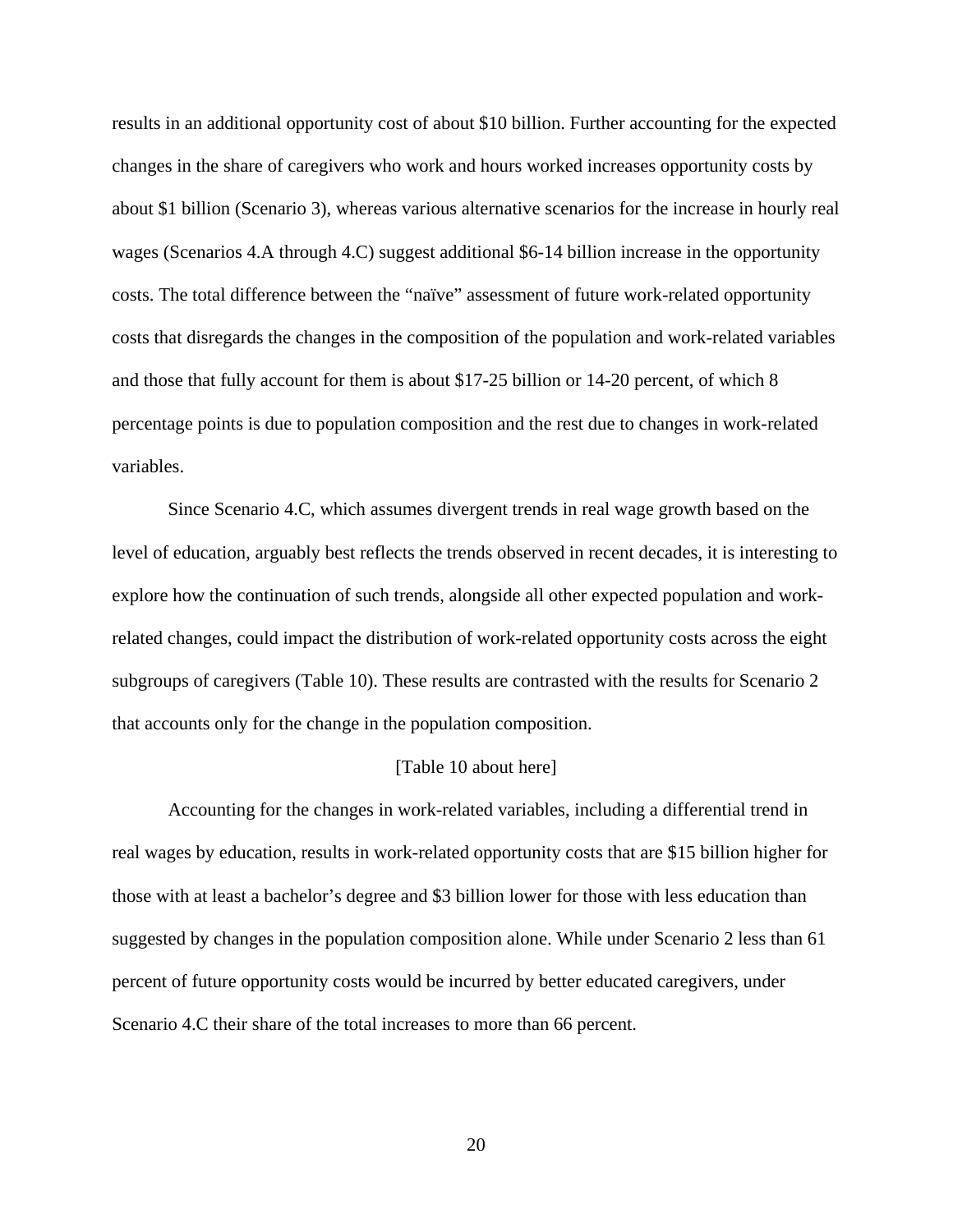Comparing the Scenario 4.C assessment of future work-related opportunity costs with their distribution today provides further insight into the changes that may happen over the coming several decades (Figure 4). In addition to the increase in the share of opportunity costs attributable to better educated caregivers, there will also be substantial cost redistribution from non-Hispanic white to non-white and Hispanic caregivers. Given the overall aging of the population, some redistribution will also happen from younger to older working-age caregivers. All these changes will happen in the context of the strong growth in the total work-related opportunity costs that will more than double by 2050.

[Figure 4 about here]

### **Discussion**

Economic valuation of unpaid family caregiving has long concerned researchers and policymakers. However, although past research established that caregiving imposed economic costs on caregivers, especially with respect to their ability to work, prior valuations of caregiving focused primarily on estimating the economic value of unpaid caregiving without considering related costs. This study set out to assess the impact of unpaid family caregiving on the likelihood of working and hours worked for caregivers and, relatedly, to calculate the workrelated opportunity costs (i.e., foregone earnings) of providing family care today and approximate how they may change by 2050. The results obtained by matching the nationally representative samples of caregivers and non-caregivers suggest that there is a substantial adverse impact of caring for a family member on the likelihood of working (about 9 percentage points difference), whereas the impact on hours worked is more moderate (about two fewer hours worked). However, these averages conceal substantial variation in the estimates by age,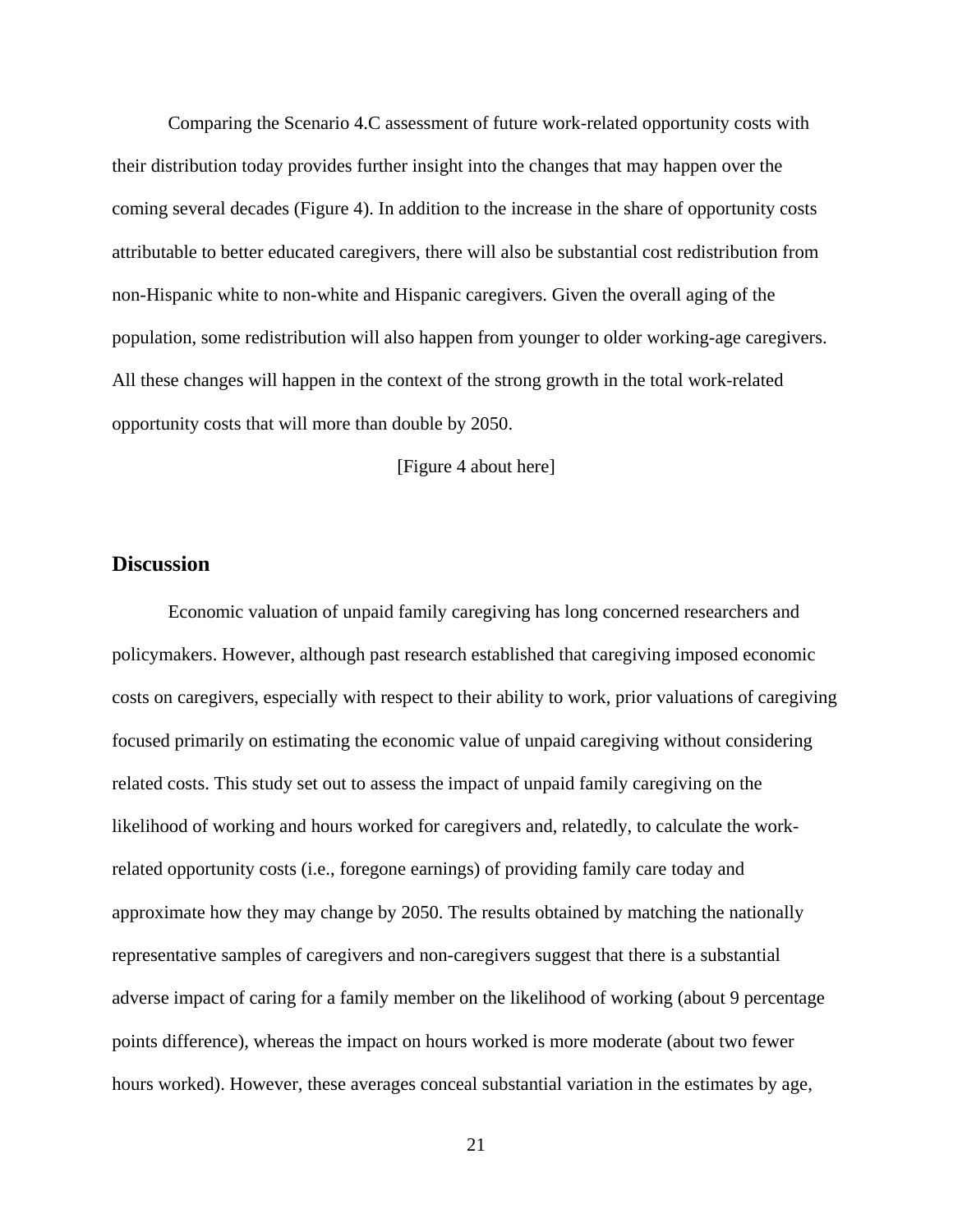race/ethnicity, and educational attainment. In particular, college-educated minority caregivers, a population that will increase at the fastest pace in coming decades, appear to be most adversely impacted by caregiving. The total opportunity cost of lost work is currently about \$67 billion. While this estimate is somewhat larger than the previous estimate by Mudrazija and Johnson (forthcoming), once several methodological and substantive differences are accounted for (e.g., the present study accounts for the impact of caregiving on hours worked for employed caregivers, the hourly wages used in this study are actual wages of the matched non-caregivers rather than the average wages based on age, sex, and education groups, and the number of caregivers increased between 2011 and 2013), the two estimates appear broadly consistent.

The estimates of future work-related opportunity costs of caregiving suggest that, unless the preference for unpaid family caregiving substantially declines and viable cost-effective alternatives emerge, these costs will sharply increase. Even if one accounts only for the future population size and composition and disregards any possible change in employment, hours worked, and real wages, the opportunity costs in 2050 will likely double, thereby outpacing the growth of disabled older population by about one fifth. Further accounting for possible changes in work-related variables results in the total opportunity costs outpacing the growth of the disabled older population by roughly 30-40 percentage points. Therefore, although the growth in work-related opportunity costs in the coming decades will be primarily attributable to population aging, compositional changes in the population (e.g., the increasing educational level of caregivers and growing share of advanced old-age adults) and possible changes in work-related variables, including work participation, hours worked, and real wages, will further increase the size of the costs.<sup>[16](#page-23-0)</sup>

l

<span id="page-23-0"></span><sup>&</sup>lt;sup>16</sup> Although the current analytic sample size precluded further disaggregation of the analysis by gender and various racial/ethnic subgroups, supplementary analysis explored differences in work-related outcomes by race/ethnicity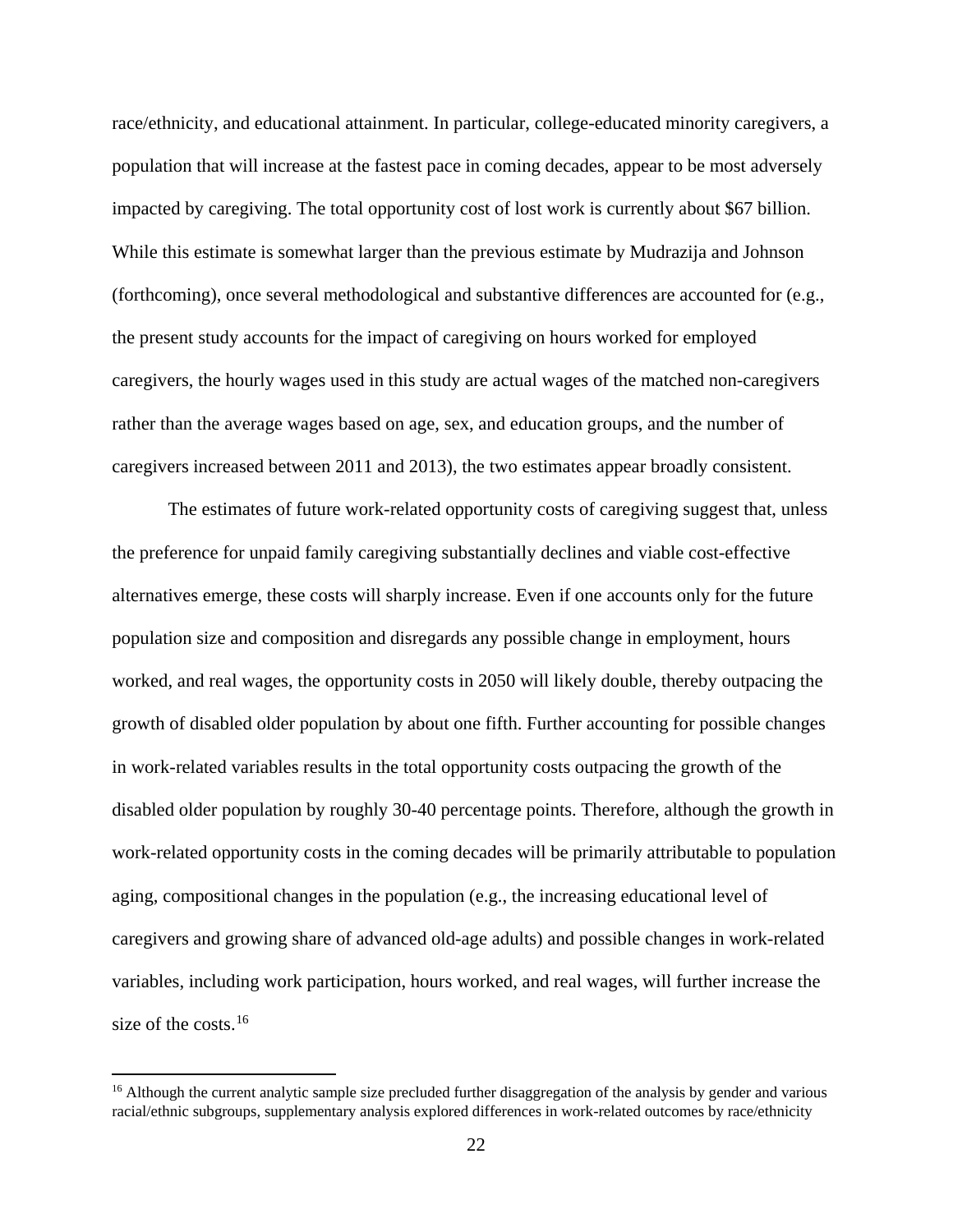These estimates, however, should be considered in the context of limitations with the data and the analytic assumptions. While the nature of making assessments about future outcomes requires a set of strong simplifying assumptions, it is important to recognize their inherent uncertainty. For example, substantial wage gains for college-educated working-age adults that are assumed in one of the scenarios may encourage them to work more and limit their ability to provide caregiving at the currently observed rates or change the composition of losses away from the lower likelihood of working toward fewer hours worked, especially if the wage gains outpace the growth in the costs of various paid care alternatives. Declines in the average number of potential caregivers per person in need of care implies an increase in the share of older adults without any potential caregiver, but if the long-term trend of declining geographic mobility in the United States (U.S. Census Bureau 2018) persists in the future, this may increase the availability of potential family caregivers to provide care. While it is unclear which of these forces may prevail in the future, testing the sensitivity of the results presented in this paper to some of the existing assumptions and exploring various possible changes that may affect the nexus of work and family caregiving remains an important area for future study.

Notwithstanding these limitations, the present study contributes to a better understanding of the impact of unpaid caregiving on work and the extent to which this may affect current and future economic valuations of unpaid caregiving. While family caregivers will undoubtedly remain the key element of the LTSS in years and decades to come, and the value of their

l

<sup>(</sup>and gender) for all adults aged 20-64 of any educational level. These results suggest that men may be somewhat more likely than women to experience negative impact of family caregiving on employment, which may be related with the overall higher labor force participation for men. Furthermore, while the Hispanic subsample is too small for reliable estimates, the results tentatively suggest that Hispanics may be substantially more adversely impacted with respect to hours worked than other racial/ethnic groups, but marginally less adversely impacted with respect to the likelihood of working. Taken together, this suggests that Hispanic caregivers may be more likely to switch to parttime work rather than drop out of labor force, which is consistent with the higher proportion of the first-generation immigrants who are less likely to qualify for any public assistance.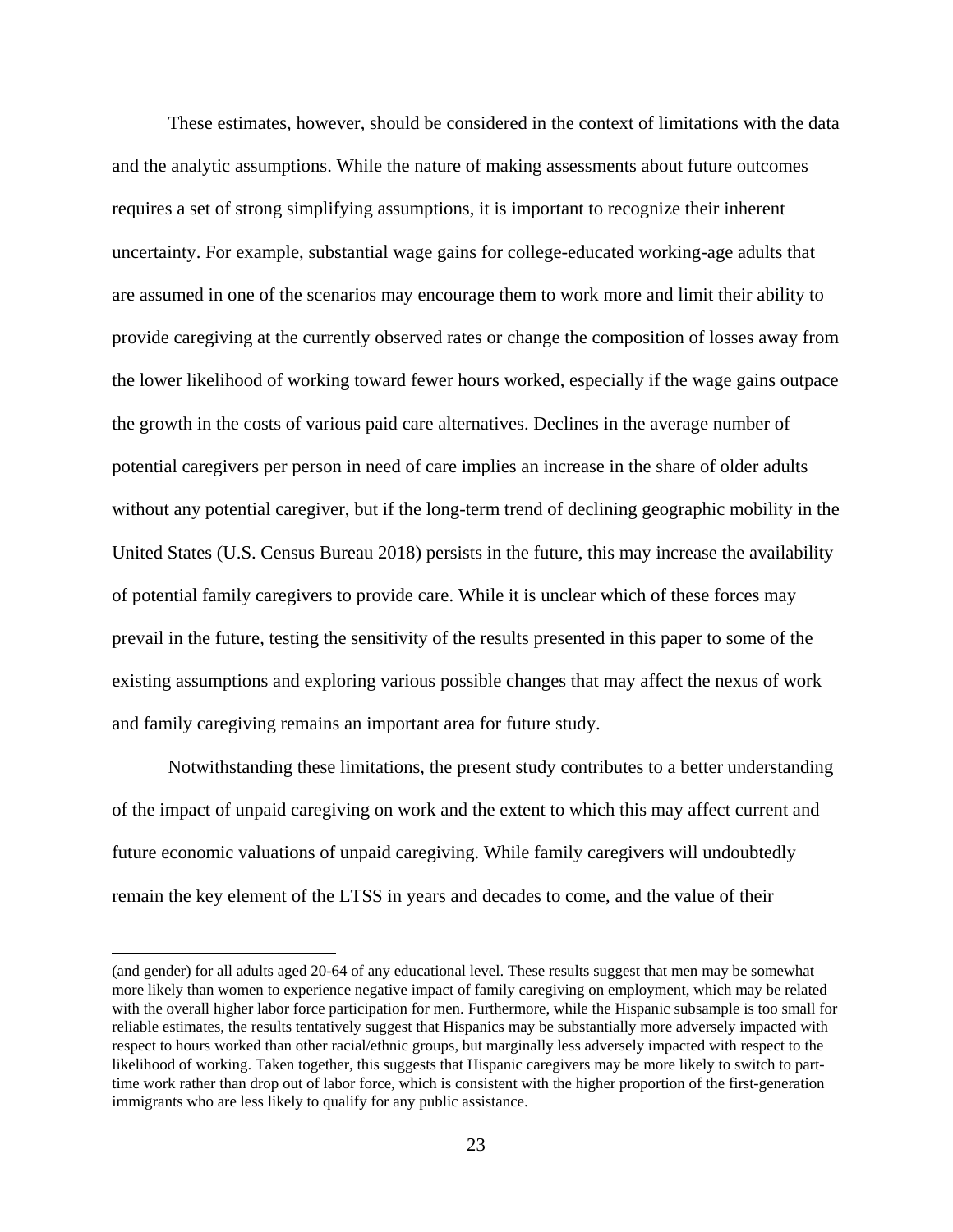caregiving has traditionally far outweighed the associated costs, the results of this study suggest that their future contribution may come at an increasing cost of forgone income. Alongside negative health consequences and other burdens of providing unpaid care, this could translate to a growing negative fiscal impact through forgone taxes and potentially larger outlays for social programs. Therefore, future discussions of the role of unpaid family care should recognize that this is a finite and increasingly expensive resource. In this context, future policy action could benefit from more deliberate efforts to account fully for the costs in addition to the benefits of caregiving, which would help define better the scope and the size of programs needed to support caregivers, many of whom struggle to balance their work and caregiving activities. Moreover, given the unique strengths and limits of public and family LTSS provision, it may be particularly beneficial for the government to invest effort into designing and/or strengthening programs that balance and coordinate public and family supports to older adults. The present study represents an attempt, albeit limited, to contribute to this effort by shedding light on the extent to which the growing LTSS need will impact work-related outcomes. Future studies could further advance this work by disaggregating the analysis by gender and various racial/ethnic groups to gain deeper insight of the full impact of intersectionality on the association of unpaid family care and work, and by estimating the life-cycle opportunity costs of providing unpaid family care.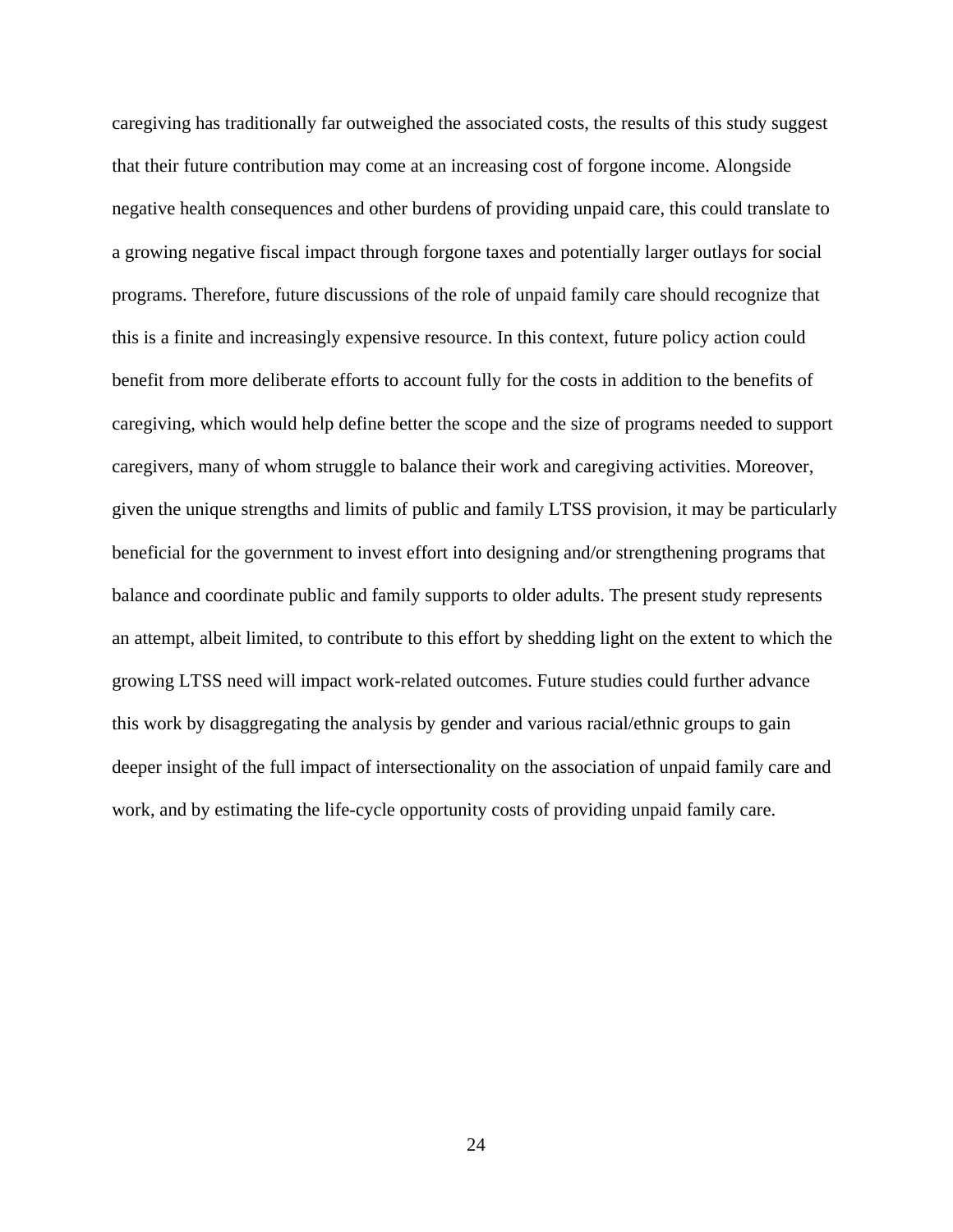## **References**

- Angel, Jacqueline L., Stipica Mudrazija, and Rebecca Benson. 2016. "Racial and ethnic inequalities in health." In: Linda K. George and Kenneth F. Ferraro (eds), *Handbook of Aging and the Social Sciences* (8th edition), pp. 123–41. San Diego, CA: Elsevier.
- Board of Trustees, Federal Old-Age and Survivors Insurance and Disability Insurance Trust Funds. 2017. "2017 Annual Report of the Board of Trustees of the Federal Old-Age and Survivors Insurance and Disability Insurance Trust Funds." Washington, DC: Author. Available at https://www.ssa.gov/oact/TR/2017/tr2017.pdf.
- Boards of Trustees of the Federal Hospital Insurance and Federal Supplementary Medical Insurance Trust Funds. 2017. "2017 Annual Report of the Boards of Trustees of the Federal Hospital Insurance and Federal Supplementary Medical Insurance Trust Funds." Washington, DC: Author. Available at https://www.cms.gov/Research-Statistics-Data-and-Systems/Statistics-Trends-and-Reports/ReportsTrustFunds/Downloads/TR2017.pdf.
- Bolin, Kristian, Bjorn Lindgren, and Petter Lundborg. 2008. "Your Next of Kin or Your Own Career? Caring and Working Among the 50+ of Europe." *Journal of Health Economics* 27: 718-38.
- Bugliari, Delia, Nancy Campbell, Chris Chan, Orla Hayden, Michael Hurd, Regan Main, Joshua Mallett, Colleen McCullough, Erik Meijer, Michael Moldoff, Philip Pantoja, Susann Rohwedder, and Patricia St.Clair. 2016. "RAND HRS Data Documentation, Version P." Santa Monica, CA: RAND Center for the Study of Aging. Available at http://hrsonline.isr.umich.edu/modules/meta/rand/randhrsp/randhrs\_P.pdf.
- Burbidge, John B., Lonnie Magee, and A. Leslie Robb. 1988. "Alternative Transformations to Handle Extreme Values of the Dependent Variable." *Journal of the American Statistical Association* 83(401): 123-27.
- Butrica, Barbara A., and Nadia S. Karamcheva. 2014. "The Impact of Informal Caregiving on Older Adults' Labor Supply and Economic Resources." Final report prepared for the Department of Labor Employee Benefits Security Administration. Washington, DC: Urban Institute. Available at https://www.dol.gov/sites/default/files/ebsa/researchers/analysis/retirement/the-impact-of-

informal-caregiving-on-older-adults-labor-supply-and-economic-resources.pdf.

- Chari, Amalavoyal V., John Engberg, Kristin Ray, and Ateev Mehrotra. 2015. "The Opportunity Costs of Informal Elder-Care in the United States: New Estimates from the American Time Use Study." *Health Services Research* 50(3): 871–82.
- Charles, Kerwin Kofi, and Purvi Sevak. 2005. "Can Family Caregiving Substitute for Nursing Home Care?" *Journal of Health Economics* 24(6): 1174–90.
- Donovan, Sarah A., and David H. Bradley. 2018. "Real Wage Trends, 1979 to 2017." CRS Report. Washington, DC: Congressional Research Service. Available at: https://fas.org/sgp/crs/misc/R45090.pdf.
- Favreault, Melissa, and Judith Dey. 2015. "Long-Term Services and Supports for Older Americans: Risks and Financing." Research Brief. Washington, DC: U.S. Department of Health and Human Services, Office of the Assistant Secretary for Planning and Evaluation,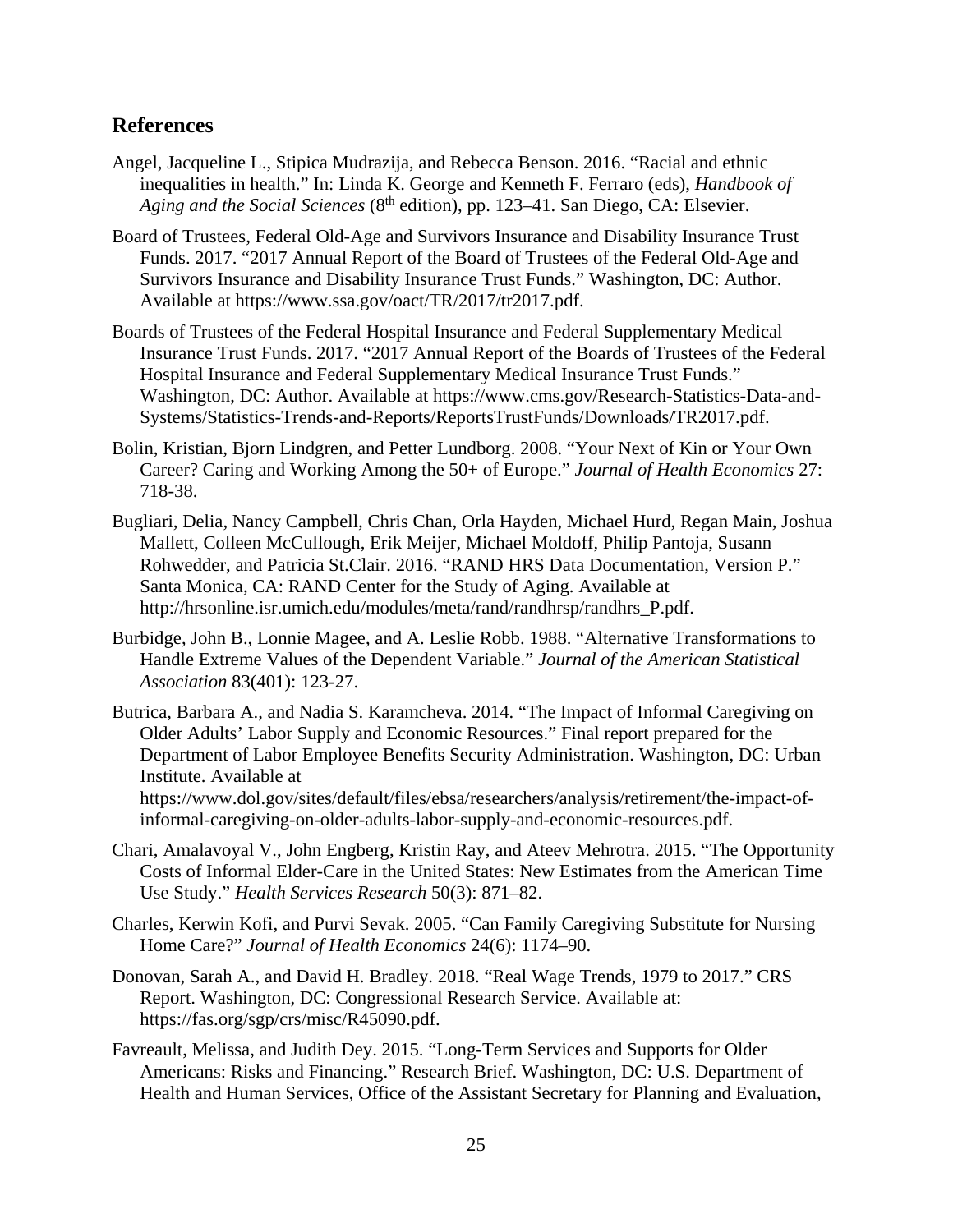Office of Disability, Aging and Long-Term Care Policy. Available at http://aspe.hhs.gov/basic-report/long-term-services-and-supports-older-americans-risks-andfinancing-research-brief.

- Favreault, Melissa M., Karen E. Smith, and Richard W. Johnson. 2015. "The Dynamic Simulation of Income Model (DYNASIM): An Overview." Washington, DC: Urban Institute. Available at https://www.urban.org/sites/default/files/publication/67366/2000391- The-Dynamic-Simulation-of-Income-Model-DYNASIM-%20An-Overview.pdf
- Federal Reserve Bank of Atlanta. 2019. "Wage growth tracker." Available at https://www. frbatlanta.org/chcs/wage-growth-tracker.aspx
- Freedman, Vicki A., and Brenda C. Spillman. 2014. "Disability and Care Needs of Older Americans," *The Milbank Quarterly* 92(3): 509-41.
- Genworth. 2018. "Genworth 2018 cost of care survey." Available at https://www.genworth. com/aging-and-you/finances/cost-of-care.html
- Giovannetti, Erin R., and Jennifer L. Wolff. 2010. "Cross-Survey Differences in National Estimates of Numbers of Caregivers of Disabled Older Adults." *The Milbank Quarterly* 88(3): 310-49.
- Heitmueller, Alex, and Kirsty Inglis. 2007. "The Earnings of Informal Carers: Wage Differentials and Opportunity Costs." *Journal of Health Economics* 26: 821-41.
- Jacobs, Josephine C., Audrey Laporte, Courtney H. Van Houtven, and Peter C. Coyte. 2014. "Caregiving Intensity and Retirement Status in Canada." *Social Science & Medicine* 102: 74- 82.
- Jacobs, Josephine C., Meredith B. Lilly, Carita Ng, and Peter C. Coyte. 2013. "The Fiscal Impact of Informal Caregiving to Home Care Recipients in Canada: How the Intensity of Care Influences Costs and Benefits to Government." *Social Science & Medicine* 81: 102-109.
- Janus, Alexander L., and Pamela Doty. 2018. "Trends in Informal Care for Disabled Older Americans, 1982–2012." *Gerontologist* 58(5): 863–71.
- Johnson, Richard W., and Anthony T. Lo Sasso. 2006. "The Impact of Elder Care on Women's Labor Supply at Midlife." *Inquiry* 43(3): 195-210.
- Lilly, Meredith B., Audrey Laporte, and Peter C. Coyte. 2010. "Do They Care Too Much to Work? The Influence of Caregiving Intensity on the Labour Force Participation of Unpaid Caregivers in Canada." *Journal of Health Economics* 29(6): 895-903.
- Lo Sasso, Anthony T., and Richard W. Johnson. 2002. "Does Informal Care from Adult Children Reduce Nursing Home Admissions for the Elderly?" *Inquiry* 39(3): 279–97.
- Mazanec, Susan R., Barbara J. Daly, Sara L. Douglas, and Amy R. Lipson. 2011. "Work productivity and health of informal caregivers of persons with advanced cancer." *Research in Nursing & Health* 34(6): 483-95.
- Mudrazija, Stipica, and Richard W. Johnson. Forthcoming. "Economic Impacts of Programs to Support Informal Caregivers." Washington, DC: U.S. Department of Health and Human Services.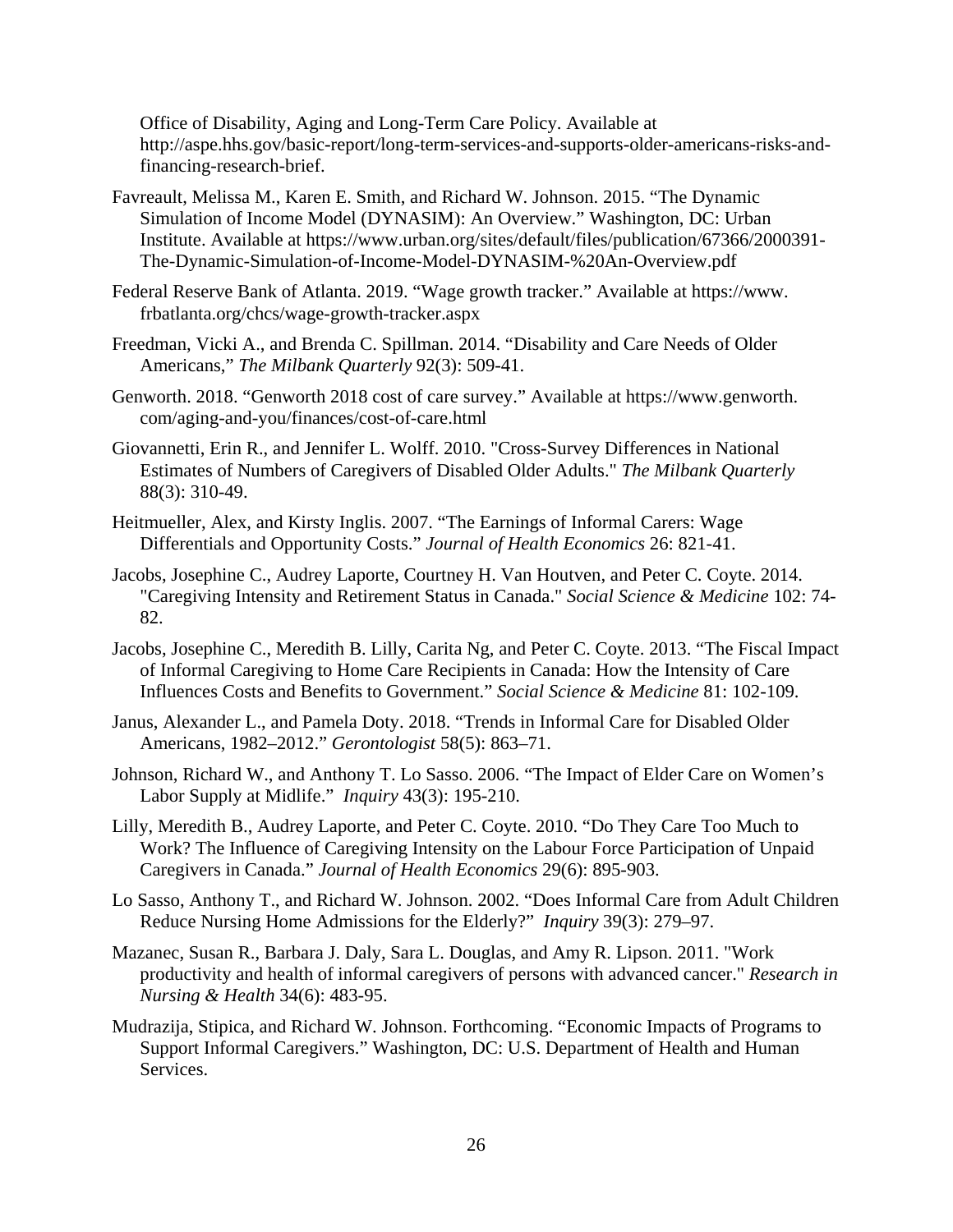- National Alliance for Caregiving and AARP Public Policy Institute. 2015. "Caregiving in the U.S." Bethesda, MD and Washington, DC: National Alliance for Caregiving and AARP. Available at [http://www.aarp.org/ppi/info-2015/caregiving-in-the-united-states-2015.html.](http://www.aarp.org/ppi/info-2015/caregiving-in-the-united-states-2015.html)
- Nguyen, Ha Trong and Luke Brian Connelly. 2014. "The Effect of Unpaid Caregiving Intensity on Labour Force Participation: Results from a Multinomial Endogenous Treatment Model." *Social Science & Medicine* 100: 115-22.
- Pinquart, Martin, and Silvia Sorensen. 2003. "Differences between Caregivers and Noncaregivers in Psychological Health and Physical Health: A Meta-Analysis." *Psychology and Aging* 18(2): 250–67.
- Redfoot, Donald, Lynn Feinberg, and Ari Houser. 2013. "The Aging of the Baby Boom and the Growing Care Gap: A Look at Future Declines in the Availability of Family Caregivers." Washington, DC: AARP Public Policy Institute. Available at https://www.aarp.org/content/dam/aarp/research/public\_policy\_institute/ltc/2013/babyboom-and-the-growing-care-gap-insight-AARP-ppi-ltc.pdf.
- Reinhard, Susan C. 2010. "Diversion, Transition Programs Target Nursing Homes' Status Quo." *Health Affairs* 29(1): 44-8.
- Reinhard, Susan C., Lynn Friss Feinberg, Rita Choula, and Ari Houser. 2015. Valuing the Invaluable: 2015 Update. Washington, DC: AARP Public Policy Institute. http://www.aarp.org/content/dam/aarp/ppi/2015/valuing-the-invaluable-2015-update-new.pdf
- Spillman, Brenda C., Jennifer Wolff, Vicki A. Freedman, and Judith D. Kasper. 2014. "Informal Caregiving for Older Americans: An Analysis of the 2011 National Study of Caregiving." Report to the U.S. Department of Health and Human Services, Office of the Assistant Secretary for Planning and Evaluation. Available at https://aspe.hhs.gov/system/files/pdf/77146/NHATS-IC.pdf.
- Thomeer, Mieke B., Stipica Mudrazija, and Jacqueline L. Angel. 2014. "How do race and Hispanic ethnicity affect nursing home admission? Evidence from the Health and Retirement Study." *Journals of Gerontology, Series B: Psychological Sciences and Social Sciences*  70(4): 628–38.
- U.S. Bureau of Economic Analysis. 2019. "Personal income per capita." Retrieved from FRED, Federal Reserve Bank of St. Louis. Available at https://fred.stlouisfed.org/series/A792RC0 A052NBEA
- U.S. Bureau of Labor Statistics. 2018. "Employed Full Time: Median Usual Weekly Real Earnings: Wage and Salary Workers: 16 Years and Over." Retrieved from FRED, Federal Reserve Bank of St. Louis. Available at https://fred.stlouisfed.org/series/LEU0252881600A.
- U.S. Census Bureau. 2018. "Number of movers and mover rate: 1948-2018." Available at https://www.census.gov/library/visualizations/time-series/demo/historic.html
- Van Houtven, Courtney H., Norma B. Coe, and Meghan Skira. 2013. "The Effect of Informal Care on Work and Wages." *Journal of Health Economics* 32(1): 240-52.
- Wakabayashi, Chizuko and Katherine M. Donato. 2006. "Does Caregiving Increase Poverty among Women in Later Life? Evidence from the Health and Retirement Survey." *Journal of Health and Social Behavior* 47(3): 258-74.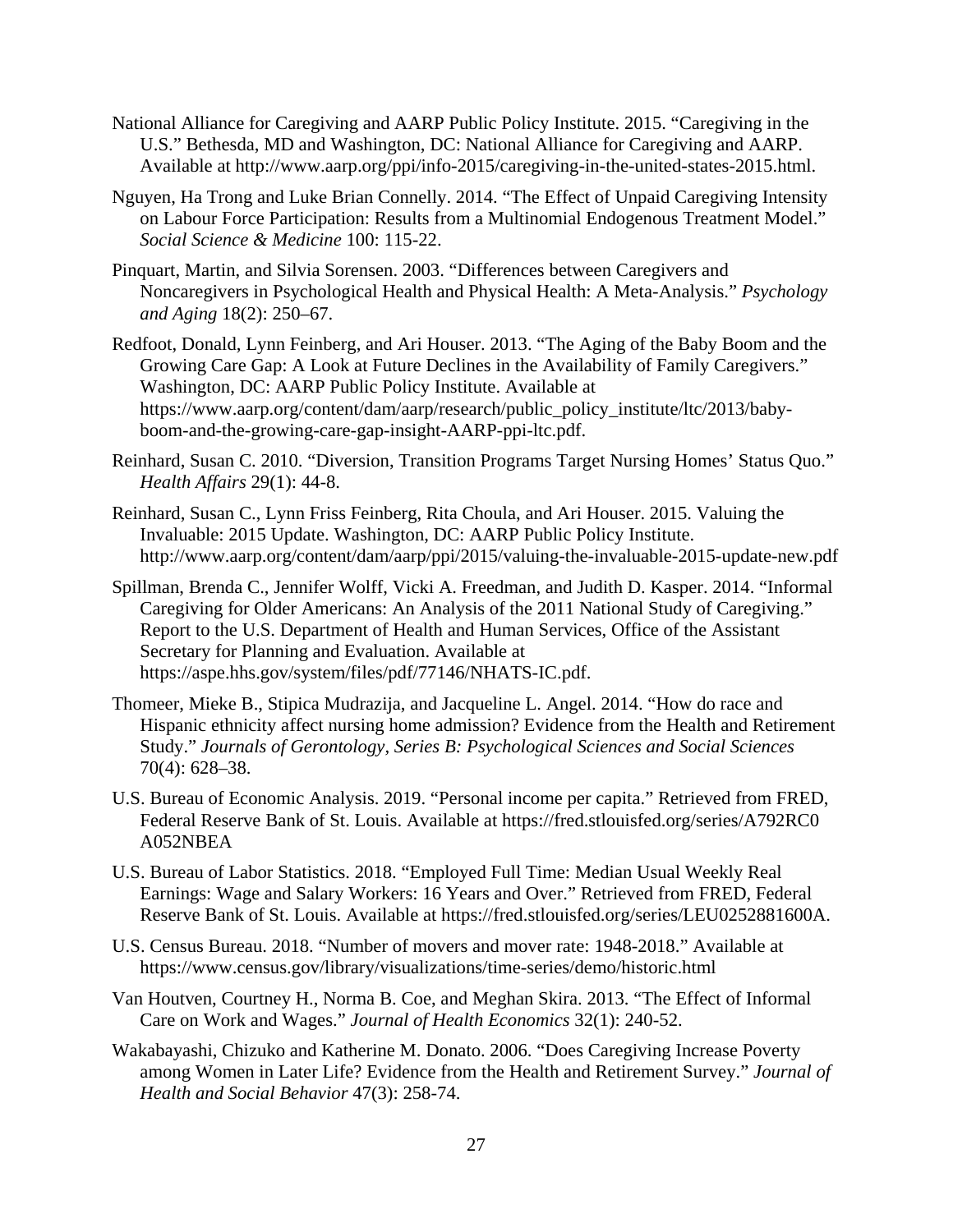Wolff, Jennifer L., Brenda C. Spillman, Vicki A. Freedman, and Judith D. Kasper. 2016. "A National Profile of Family and Unpaid Caregivers Who Assist Older Adults with Health Care Activities." *JAMA Internal Medicine* 176(3): 372-79.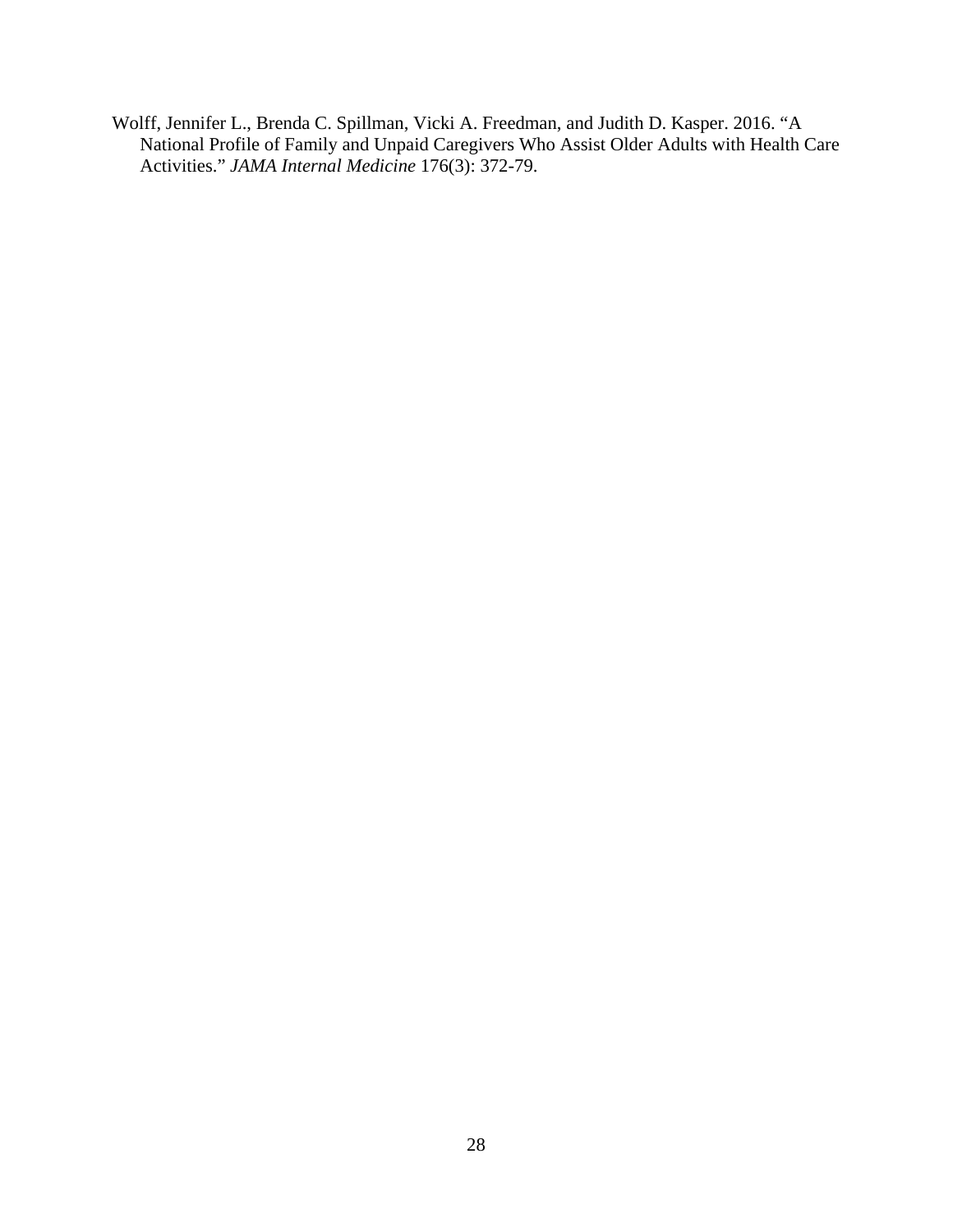# **Figures**

**Figure 1.** Prevalence of full- and part-time work, and average hours worked for employed caregivers and non-caregivers, 2013



■ Full-time Part-time Average hours per week

Sources: Author's estimates based on the National Study of Caregiving, 2011-2015, and the Panel Study of Income

Dynamics, 2013.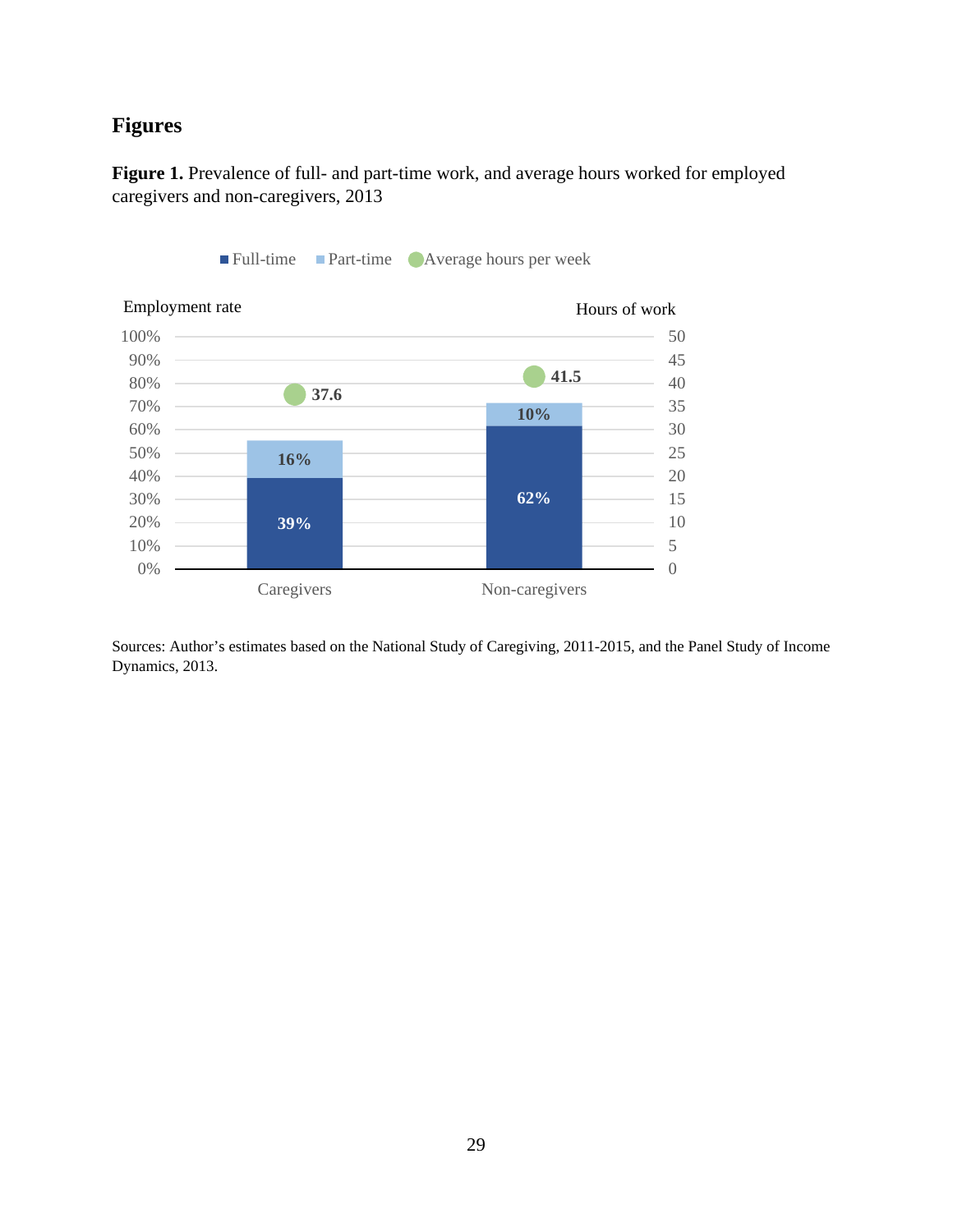**Figure 2.** Difference in the likelihood of working (in percentage points) and hours worked before and after matching, 2013



Sources: Author's estimates based on the National Study of Caregiving, 2011-2015, and the Panel Study of Income Dynamics, 2013.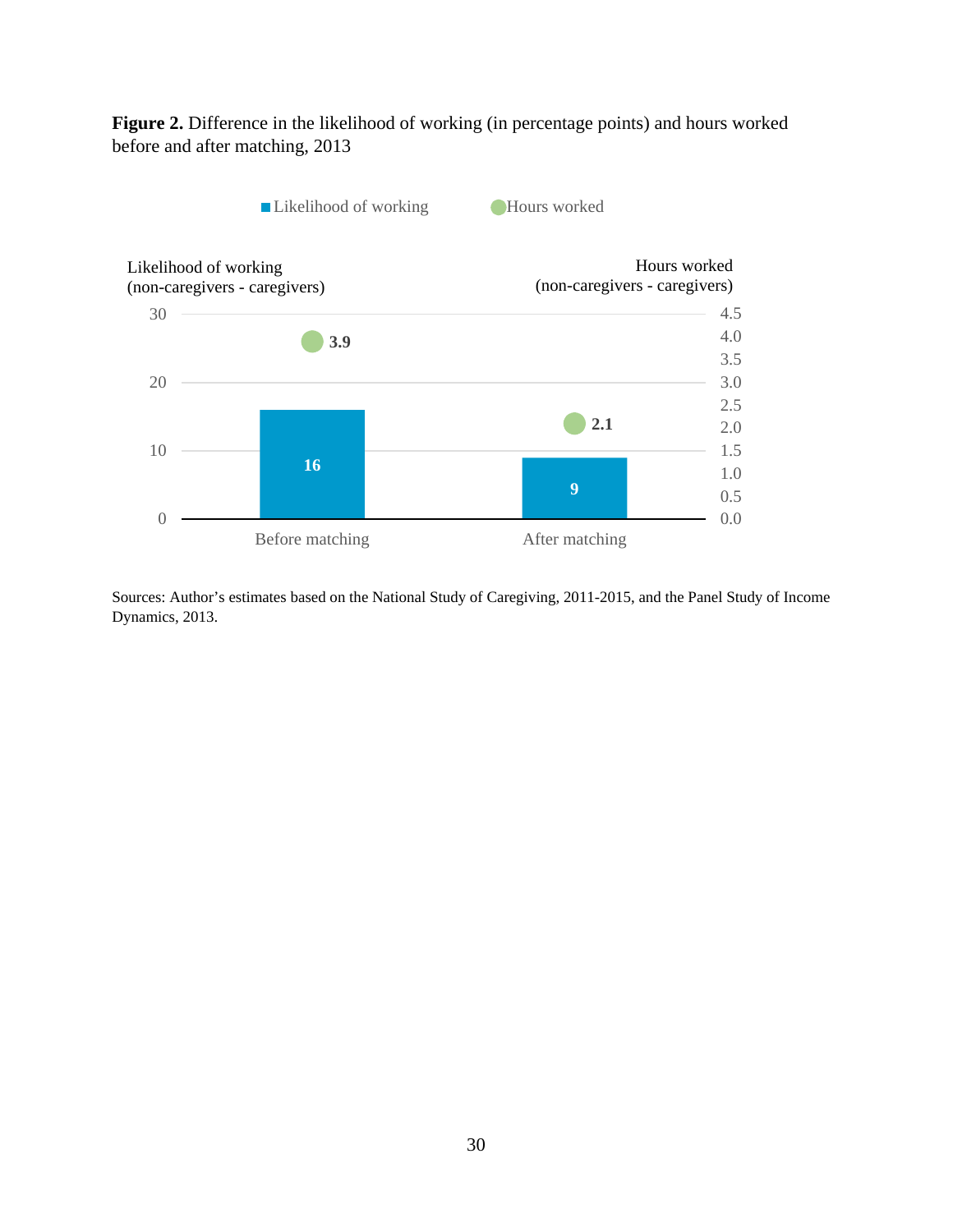

**Figure 3.** Size (in millions) and age distribution of population aged 20 and older in 2013 and 2050

Sources: Author's estimates based on the U.S. Census Bureau's annual estimates of the resident population for selected age groups for the United States, 2013, and DYNASIM projections.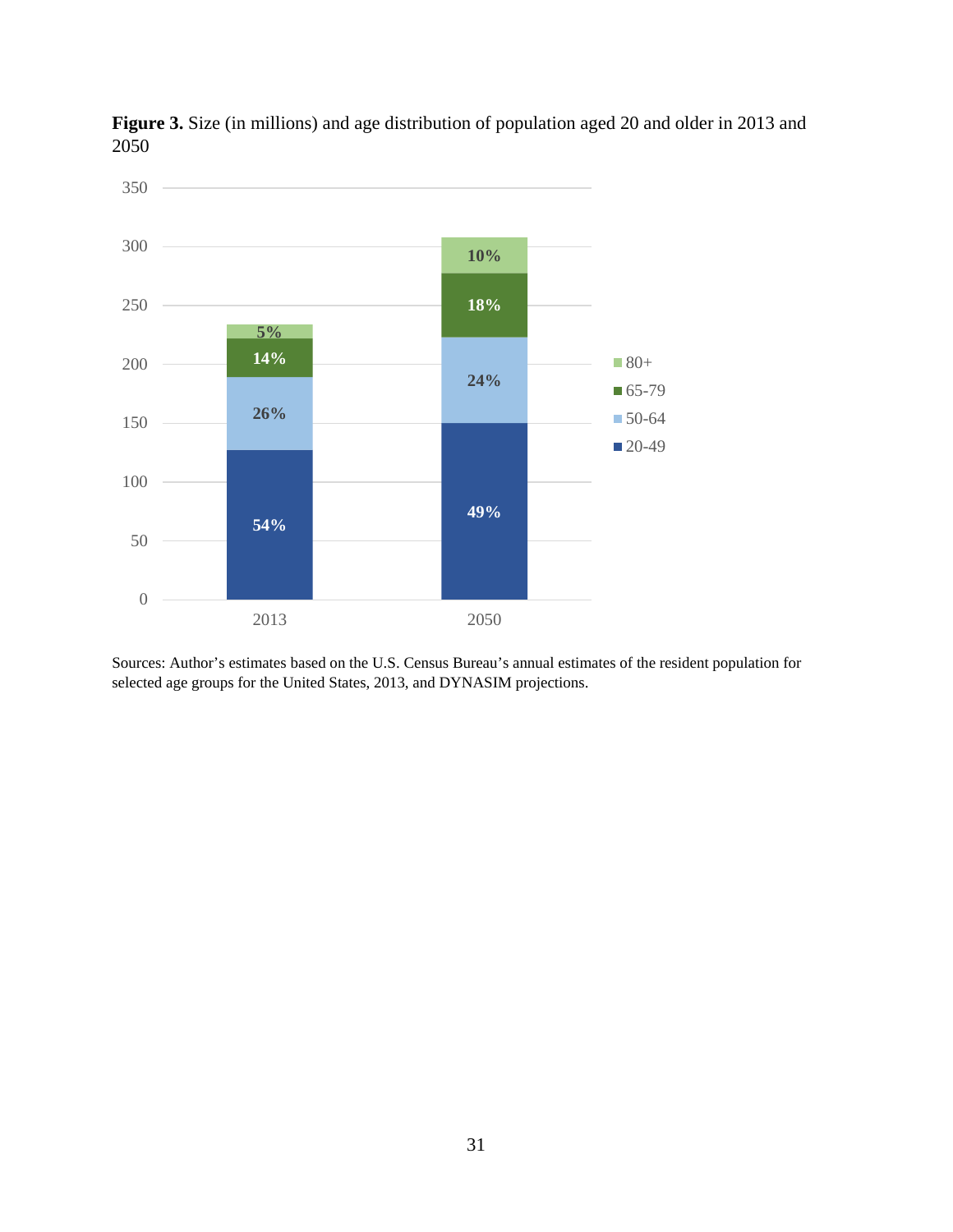**Figure 4.** Size and distribution of opportunity costs of caregiving in 2013 and 2050 assuming past wage trends by education continue in the future, by caregivers' characteristics



Note: LTB - less than bachelor's degree; B+ - bachelor's degree or higher; NHW - non-Hispanic white

Sources: Author's estimates based on the National Study of Caregiving, 2011-2015, the Panel Study of Income Dynamics, 2013, DYNASIM4 projections, and Donovan & Bradley (2018).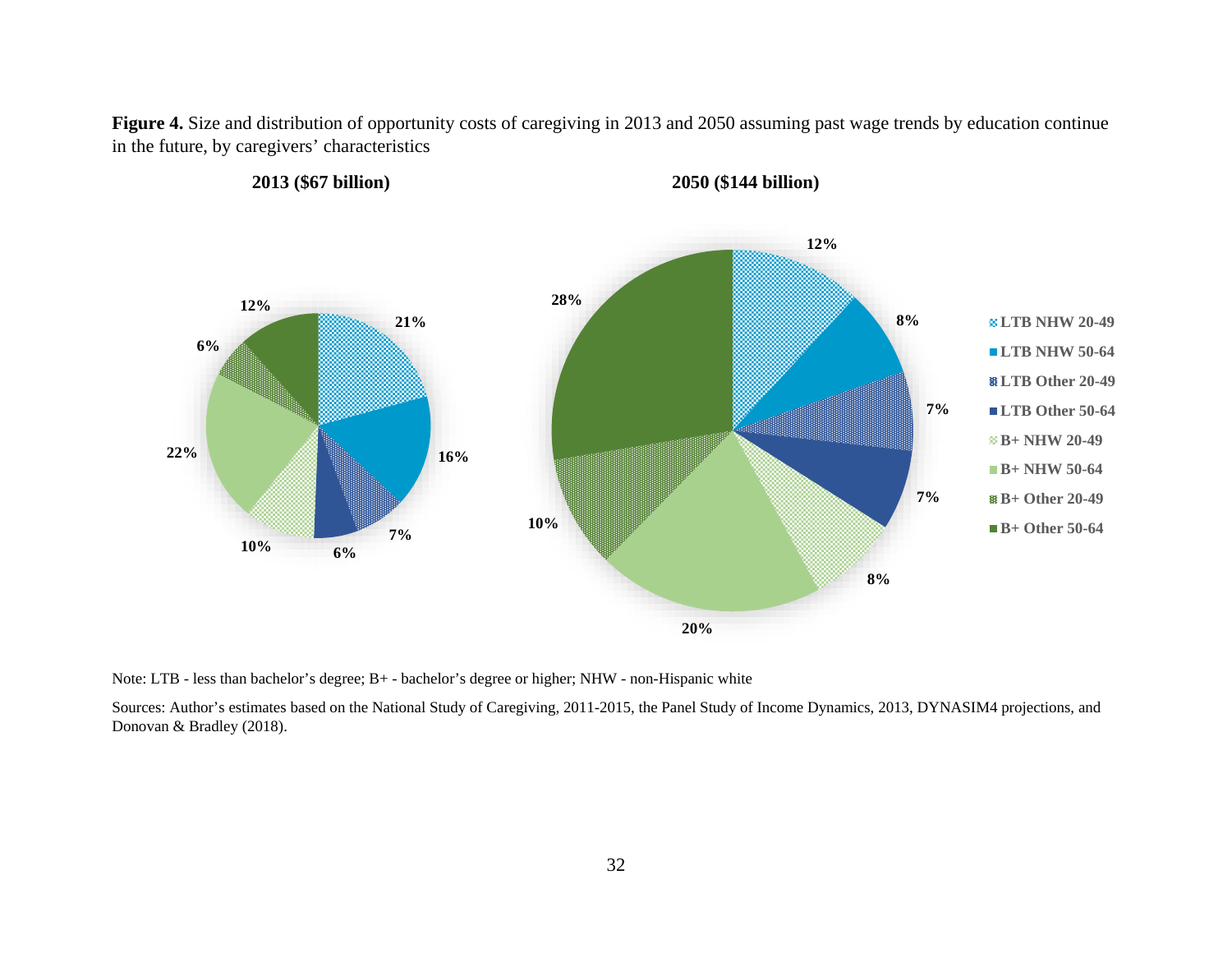## **Tables**

|                 | Number of<br>individuals<br>(million) | Population share<br>(% ) |
|-----------------|---------------------------------------|--------------------------|
| 2013            |                                       |                          |
| Caregivers      |                                       |                          |
| $20 - 64$       | 12.7                                  | 6.7                      |
| 20-49           | 5.1                                   | 4.0                      |
| 50-64           | 7.6                                   | 12.3                     |
| Care recipients |                                       |                          |
| 65 and older    | 9.7                                   | 21.7                     |
| 65-79           | 5.0                                   | 15.3                     |
| 80 and older    | 4.6                                   | 39.4                     |
| 2050            |                                       |                          |
| Caregivers      |                                       |                          |
| $20 - 64$       | 23.3                                  | 10.4                     |
| 20-49           | 9.2                                   | 6.1                      |
| 50-64           | 14.0                                  | 19.2                     |
| Care recipients |                                       |                          |
| 65 and older    | 17.7                                  | 20.9                     |
| 65-79           | 7.2                                   | 13.1                     |
| 80 and older    | 10.5                                  | 34.8                     |

**Table 1.** Number of caregivers aged 20-64 and care recipients aged 65 and older and their population shares, 2013 and 2050

Sources: Author's estimates based on the National Study of Caregiving, 2011-2015, the U.S. Census Bureau's annual estimates of the resident population for selected age groups for the United States, 2013, and DYNASIM4 projections.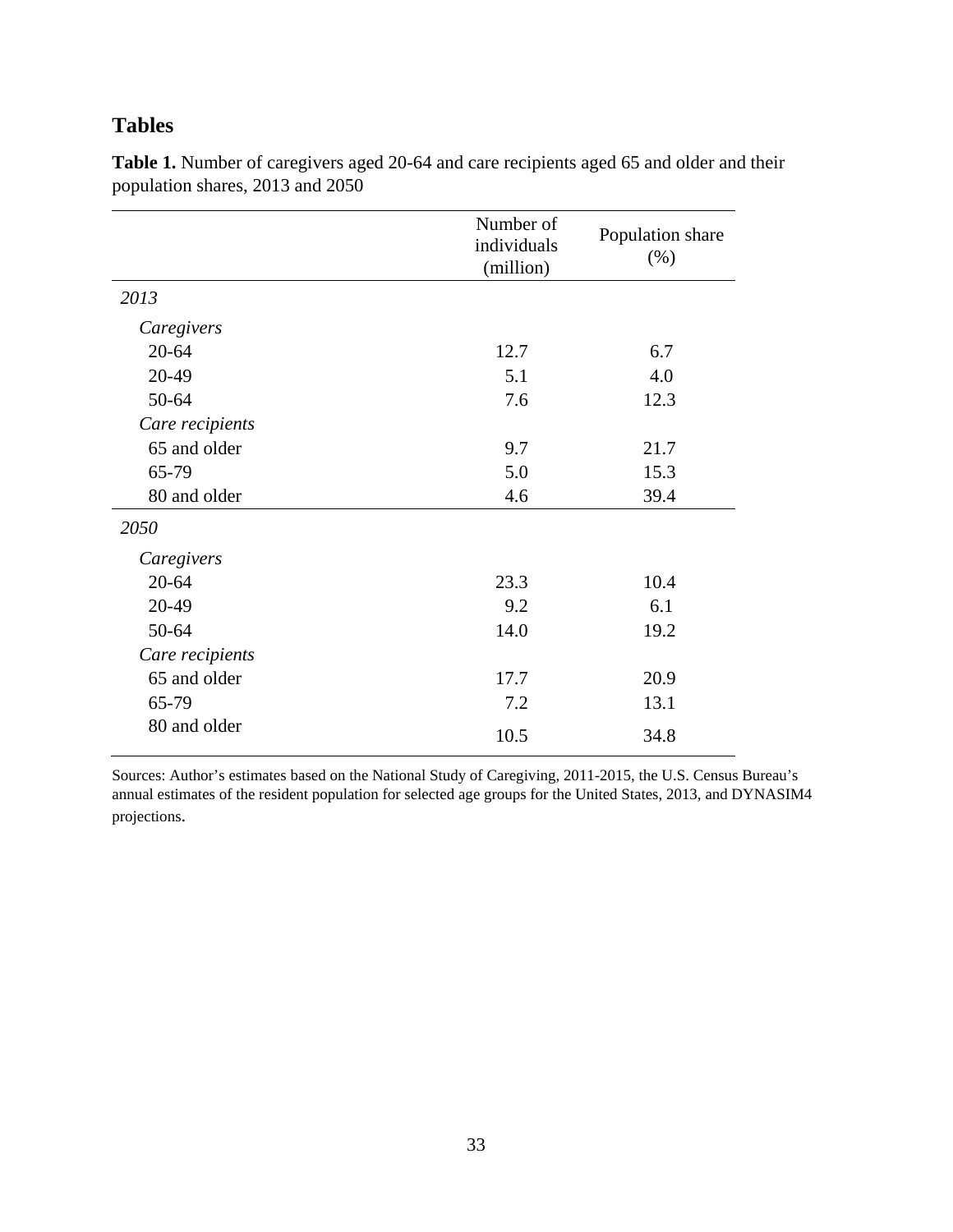|              |                    | Less than bachelor's<br>degree<br>$(\%)$ | Bachelor's<br>degree or higher<br>(% ) | Total<br>(% ) |
|--------------|--------------------|------------------------------------------|----------------------------------------|---------------|
| 20-49        | Non-Hispanic white | 16                                       | 7                                      | 23            |
|              | Other              | 14                                       | 3                                      | 17            |
|              | Non-Hispanic black | 6                                        | 1                                      | 8             |
|              | Hispanic           | 6                                        | 1                                      | 6             |
| $50-64$      | Non-Hispanic white | 27                                       | 15                                     | 42            |
|              | Other              | 15                                       | $\overline{4}$                         | 18            |
|              | Non-Hispanic black | 7                                        | 2                                      | 9             |
|              | Hispanic           | 5                                        | 1                                      | 7             |
| Total $(\%)$ |                    | 72                                       | 28                                     |               |

# **Table 2.** Distribution of caregivers by race, education, and age, 2013

Sources: Author's estimates based on the National Study of Caregiving, 2011-2015.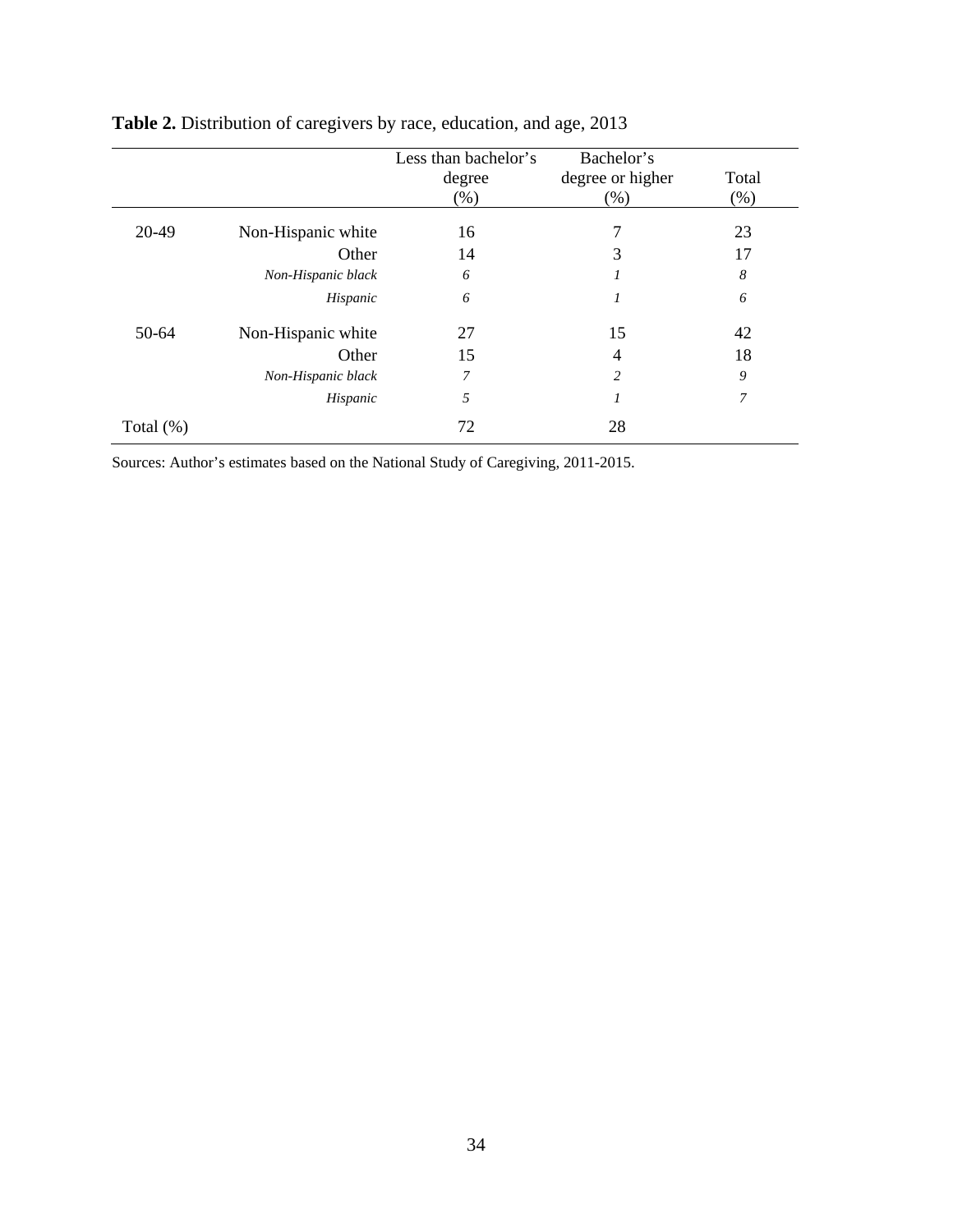|              |                    |                                   | Work                                     |                                   | Hours                                    |
|--------------|--------------------|-----------------------------------|------------------------------------------|-----------------------------------|------------------------------------------|
|              |                    | No bachelor's<br>degree<br>$(\%)$ | Bachelor's<br>degree or higher<br>$(\%)$ | No bachelor's<br>degree<br>$(\%)$ | Bachelor's<br>degree or higher<br>$(\%)$ |
| 20-49        | Non-Hispanic white | $-16$                             | -8                                       | $-3.7$                            | $-2.9$                                   |
|              | Other              | -6                                | -14                                      | $-2.3$                            | $-2.2$                                   |
| 50-64        | Non-Hispanic white | $-8$                              | -6                                       | 0.0                               | $-3.2$                                   |
|              | Other              | -6                                | $-20$                                    | $-0.4$                            | $-48$                                    |
| Total $(\%)$ |                    |                                   | -9                                       |                                   | $-2.1$                                   |

**Table 3.** Estimated difference in work-related outcomes between matched NSOC caregivers' and PSID non-caregivers' samples, 2013

Sources: Author's estimates based on the National Study of Caregiving, 2011-2015, and the Panel Study of Income Dynamics, 2013.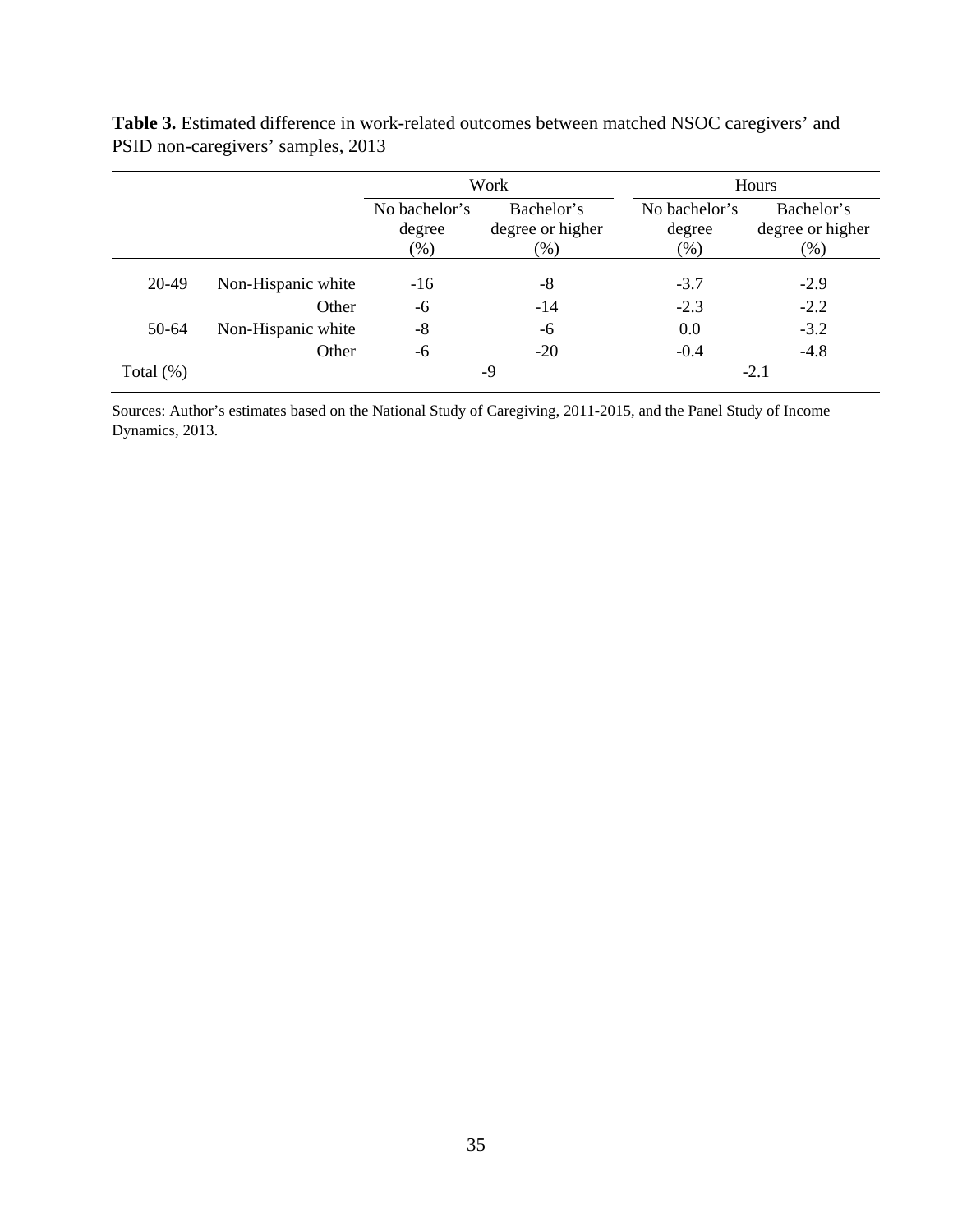|                                 |        | No bachelor degree |        |                | Bachelor's degree or higher |                             |        |        | Total  |
|---------------------------------|--------|--------------------|--------|----------------|-----------------------------|-----------------------------|--------|--------|--------|
|                                 |        | Non-Hispanic white |        | Other          |                             | Non-Hispanic white<br>Other |        |        |        |
|                                 | 20-49  | 50-64              | 20-49  | 50-64          | 20-49                       | 50-64                       | 20-49  | 50-64  |        |
| <i>Input parameters</i>         |        |                    |        |                |                             |                             |        |        |        |
| Number of caregivers (million)  | 2.1    | 3.4                | 1.8    | 1.9            | 0.8                         | 1.9                         | 0.4    | 0.5    | 12.7   |
| Share working (%)               | 53     | 49                 | 58     | 43             | 78                          | 63                          | 71     | 58     | 55     |
| Hourly wage $(\$)$              | 16     | 19                 | 14     | 17             | 29                          | 33                          | 25     | 29     | 22     |
| Weeks worked                    | 49     | 51                 | 49     | 50             | 50                          | 51                          | 51     | 50     | 50     |
| Average hours per week          | 40     | 38                 | 40     | 38             | 41                          | 41                          | 43     | 41     | 40     |
| Matched estimates of difference |        |                    |        |                |                             |                             |        |        |        |
| Employment rate (%)             | $-16$  | $-8$               | -6     | $-6$           | $-8$                        | -6                          | $-14$  | $-20$  | $-9$   |
| Hours worked                    | $-3.7$ | 0.0                | $-2.3$ | $-0.4$         | $-2.9$                      | $-3.2$                      | $-2.2$ | $-4.8$ | $-2.1$ |
| Economic loss (\$ billion)      |        |                    |        |                |                             |                             |        |        |        |
| Total                           | $-14$  | $-11$              | $-5$   | $-4$           | $-7$                        | $-14$                       | $-4$   | $-8$   | $-67$  |
| Lower employment rate           | $-11$  | $-11$              | $-3$   | $-4$           | $-4$                        | $-8$                        | $-3$   | -6     | $-50$  |
| Fewer hours worked              | $-3$   | $\overline{0}$     | $-2$   | $\overline{0}$ | $-3$                        | $-6$                        | $-1$   | $-2$   | $-16$  |

**Table 4.** Estimate of the work-related opportunity costs of unpaid caregiving by caregivers' characteristics, 2013

Sources: Author's estimates based on the National Study of Caregiving, 2011-2015, and the Panel Study of Income Dynamics, 2013.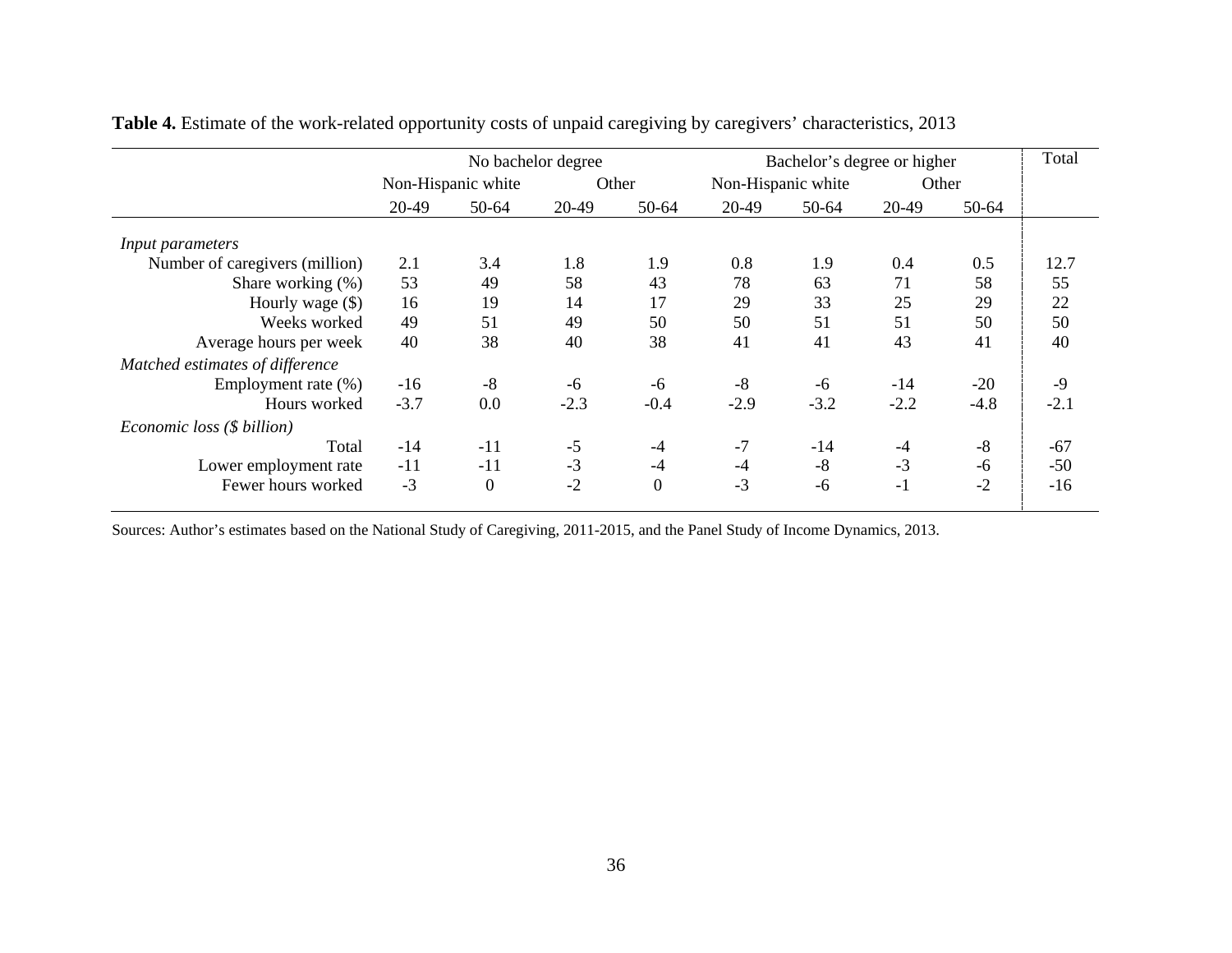|              |                    | Less than         | Bachelor's       |         |
|--------------|--------------------|-------------------|------------------|---------|
|              |                    | bachelor's degree | degree or higher | Total   |
|              |                    | $(\%)$            | $(\%)$           | $(\% )$ |
| 20-49        | Non-Hispanic white | $-12$             | -6               | $-10$   |
|              | Other              | 48                | 95               | 58      |
| 50-64        | Non-Hispanic white | $-26$             | 9                | $-14$   |
|              | Other              | 72                | 174              | 94      |
| Total $(\%)$ |                    | 13                | 31               | 18      |

**Table 5.** Relative change from 2013 to 2050 in the size of population aged 20-64 by race, education, and age

Source: Author's calculations based on the DYNASIM4 projections.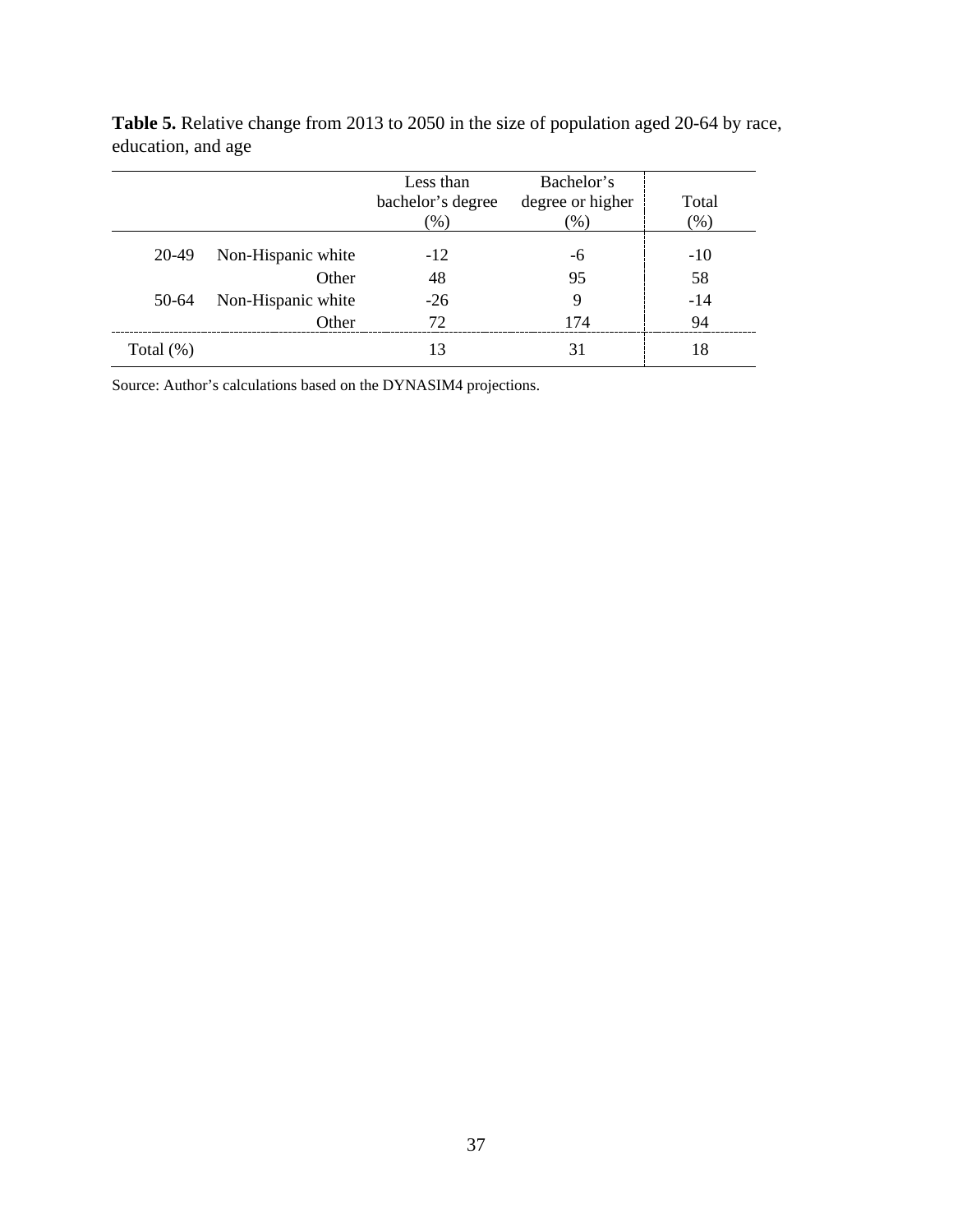| Ŧ.<br>л.               |                    |                   |                  |
|------------------------|--------------------|-------------------|------------------|
|                        |                    | Less than         | Bachelor's       |
|                        |                    | bachelor's degree | degree or higher |
|                        |                    | (%)               | (% )             |
| <i>Employment rate</i> |                    |                   |                  |
| 20-49                  | Non-Hispanic white | -1                | $-2$             |
|                        | Other              | 3                 | $-3$             |
| 50-64                  | Non-Hispanic white | $-2$              | -6               |
|                        | Other              | $\overline{2}$    | $-5$             |
| Hours worked           |                    |                   |                  |
| 20-49                  | Non-Hispanic white | 4                 | 0                |
|                        | Other              | 3                 | $\Omega$         |
| 50-64                  | Non-Hispanic white | 5                 | $\overline{2}$   |
|                        | Other              | 4                 | -1               |

**Table 6.** Relative change from 2013 to 2050 in employment rate and annual hours worked for population aged 20-64 by race, education, and age

Source: Author's calculations based on the DYNASIM4 projections.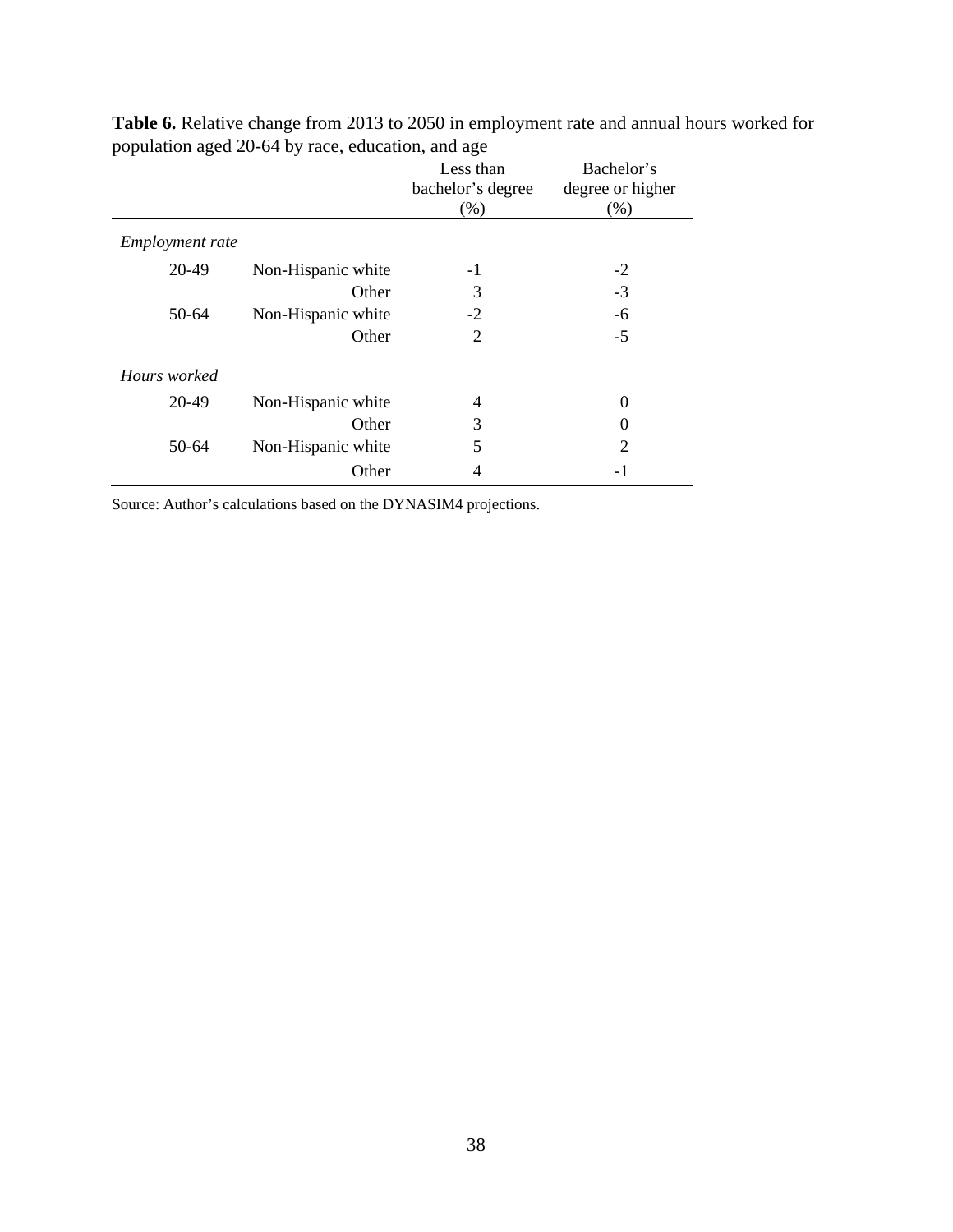|              |                    | Less than<br>bachelor's degree<br>(%) | Bachelor's<br>degree or higher<br>(96) | Total<br>$(\% )$ |
|--------------|--------------------|---------------------------------------|----------------------------------------|------------------|
| 65-79        | Non-Hispanic white | $-2$                                  | 103                                    | 19               |
|              | Other              | 121                                   | 346                                    | 144              |
| $80 +$       | Non-Hispanic white | 49                                    | 328                                    | 98               |
|              | Other              | 260                                   | 1,194                                  | 335              |
| Total $(\%)$ |                    | 55                                    | 224                                    | 83               |

**Table 7.** Relative change from 2013 to 2050 in the size of population aged 65 and older with disability by race, education, and age

Sources: Author's calculations based on the DYNASIM4 projections.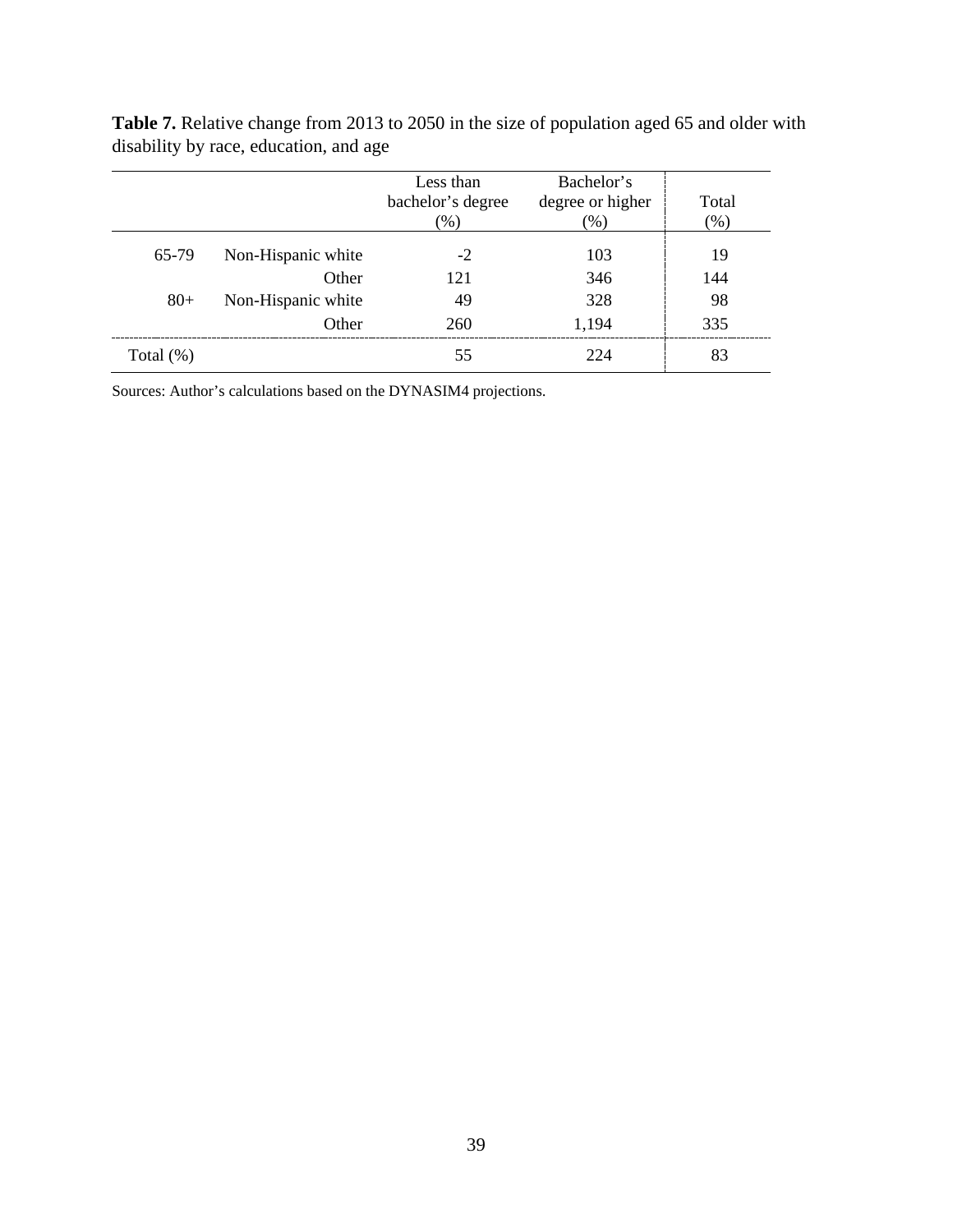**Table 8.** Estimate of the work-related opportunity costs of unpaid caregiving by caregivers' characteristics in 2013 assuming composition of population projected for 2050 No bachelor degree Bachelor's degree or higher

|                                | No bachelor degree |                    |       | Bachelor's degree or higher |       |                    |       |       |
|--------------------------------|--------------------|--------------------|-------|-----------------------------|-------|--------------------|-------|-------|
|                                |                    | Non-Hispanic white |       | Other                       |       | Non-Hispanic white |       | Other |
|                                | 20-49              | 50-64              | 20-49 | 50-64                       | 20-49 | 50-64              | 20-49 | 50-64 |
| Number of caregivers (million) | 1.5                | 2.1                | 2.2   | 2.7                         | 0.7   | 1.7                | 0.7   | 1.1   |
| Economic loss (\$ billion)     |                    |                    |       |                             |       |                    |       |       |
| Total                          | $-10$              | $-7$               | -6    | -6                          | $-5$  | $-13$              | -6    | $-18$ |
| Lower employment rate          | $-8$               | $-7$               | $-4$  | -6                          | $-3$  | $-8$               | $-5$  | $-13$ |
| Fewer hours worked             | $-2$               | $\overline{0}$     | $-2$  | $\Omega$                    | $-2$  | -6                 | - 1   | -4    |

Sources: Author's estimates based on the National Study of Caregiving, 2011-2015, the Panel Study of Income Dynamics, 2013.and DYNASIM4 projections.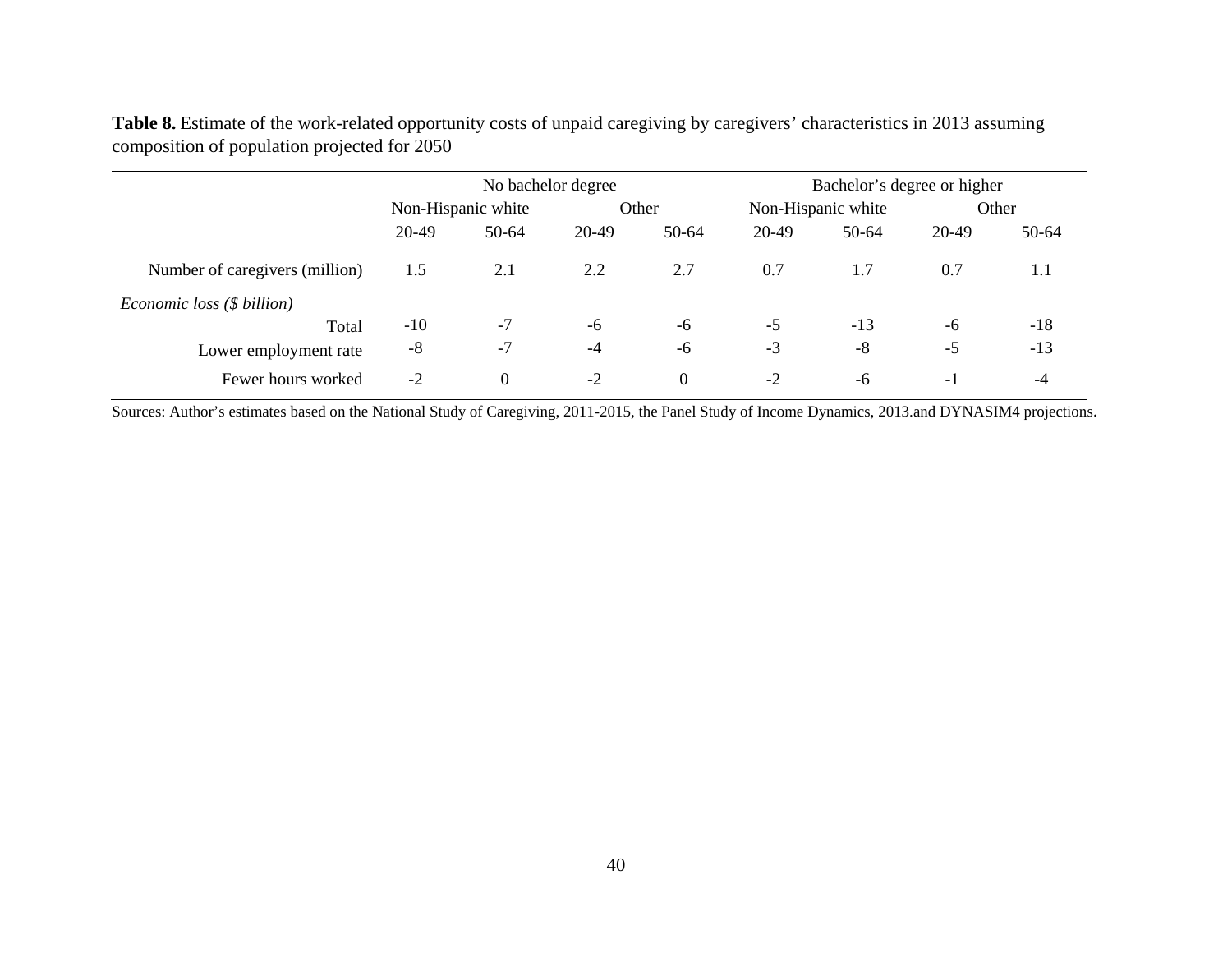|                                                                                     | Total  | Lower<br>employment rate | Fewer hours<br>worked |
|-------------------------------------------------------------------------------------|--------|--------------------------|-----------------------|
|                                                                                     |        |                          |                       |
| Scenario 1:<br>No change in population composition or work-related input parameters | $-122$ | $-92$                    | $-30$                 |
| Scenario 2:                                                                         |        |                          |                       |
| Future population composition, but no change in work-related input                  |        |                          |                       |
| parameters                                                                          | $-132$ | -98                      | $-34$                 |
| Scenario 3:                                                                         |        |                          |                       |
| Future population composition and work-related input parameters except              |        |                          |                       |
| hourly wage                                                                         | $-133$ | -99                      | $-34$                 |
| Scenario 4:                                                                         |        |                          |                       |
| Future population composition and work-related input parameters including           |        |                          |                       |
| hourly wage                                                                         |        |                          |                       |
| $4.A$ :                                                                             |        |                          |                       |
| 4.5% increase in hourly wage in 2050                                                | $-139$ | $-104$                   | $-35$                 |
| $4.B$ :                                                                             |        |                          |                       |
| 10.4% increase in hourly wage in 2050                                               | $-147$ | $-110$                   | $-37$                 |
| 4.C.                                                                                |        |                          |                       |
| 10% decrease in hourly wage for those without a bachelor's degree, 20%              |        |                          |                       |
| increase for those with a bachelor's degree or higher                               | -144   | $-106$                   | $-38$                 |

**Table 9.** Estimates of future work-related opportunity costs of unpaid caregiving under various assumptions (\$ billion)

Sources: Author's estimates based on the National Study of Caregiving, 2011-2015, the Panel Study of Income Dynamics, 2013, DYNASIM4 projections, and Donovan & Bradley (2018).